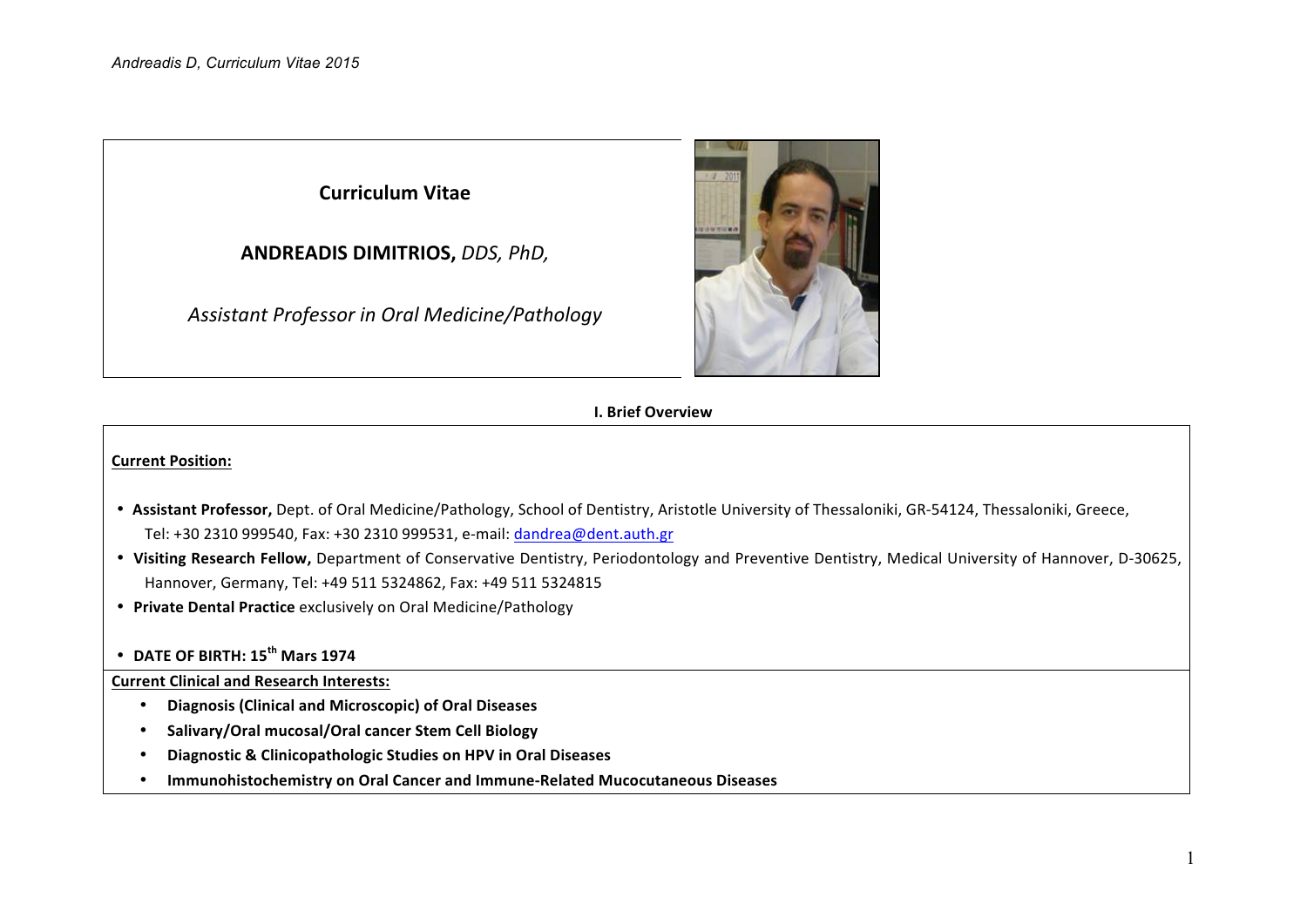**Six** most important publications/presentations related to current research interests:

- 1. Bakopoulou A, Kritis A, Andreadis D, Papachristou E, Leyhausen G, Koidis P, Geurtsen W, Tsiftsoglou A. Angiogenic potential and secretome of human apical papilla mesenchymal stem cells in various stress microenvironments (submitted to Stem Cells and Development for peer-review)
- **2.** Andreadis D, Bakopoulou A, Leyhausen G, Epivatianos A, Volk J, Markopoulos A, Geurtsen W. Minor salivary glands of the lips: a nove easily accessible source of potential stem/progenitor cells. Clin Oral Invest 2014;18(3):847-856
- **3.** Kyrodimou M, Andreadis D, Drougou A, Amanatiadou EP, Angelis L, Barbatis C, Epivatianos A, Vizirianakis IS. Desmoglein-3/y-catenin and Ecadherin/ß-catenin differential expression in oral leukoplakia and squamous cell carcinoma Clin Oral Invest. 2014;18(1):199-210
- **4.** Kehagias N, Epivatianos A, Sakas L, **Andreadis D,** Markopoulos A, Antoniades K. Expression of N-cadherin in salivary gland tumors Med Princ Pract. 2013;22(1):59-64
- **5.** Andreadis D, Albanidou-Farmaki E, Poulopoulos A, Katsares V, Parapanisiou E, Markopoulos A. Cytokines' gene polymorphisms in oral mucous membrane pemphigoid. Oral Dis 2014;20(2):9
- **6.** Poulopoulos A, Karakitsos G, Hempel M, Andreadis D, Markopoulos A, Gonshor A. Assessment of HPV in oral leukoplakia utilizing a screening test. 46<sup>th</sup> Meeting of the Continental European Division (CED) of IADR, 4-7/9/2013, Florence, Italy
- **Total Number of Published Articles & Abstracts in Peer Reviewed Journals: 37 & 15**
- **Presentations in International Meetings (with peer-reviewing processing): 42**
- **•** Presentations in National Meetings: 84
- **Contributions to Books: 2**
- **Total Number of Citations: 182 (source: SCOPUS)**
- **h-index: 8**
- Total impact factor (PUBLICATED MANUSCRIPTS & ABSTRACTS): 33817 & 34931
- Reviewer in Scientific Journals: More than 10 international peer-review journals
- ü **Editor: Med Oral Patol Oral Cir Bucal (IF=1130)**
- Supervision of Master Thesis (2009-2015): more than 10
- Participation in Evaluation committee of PhD Thesis: 1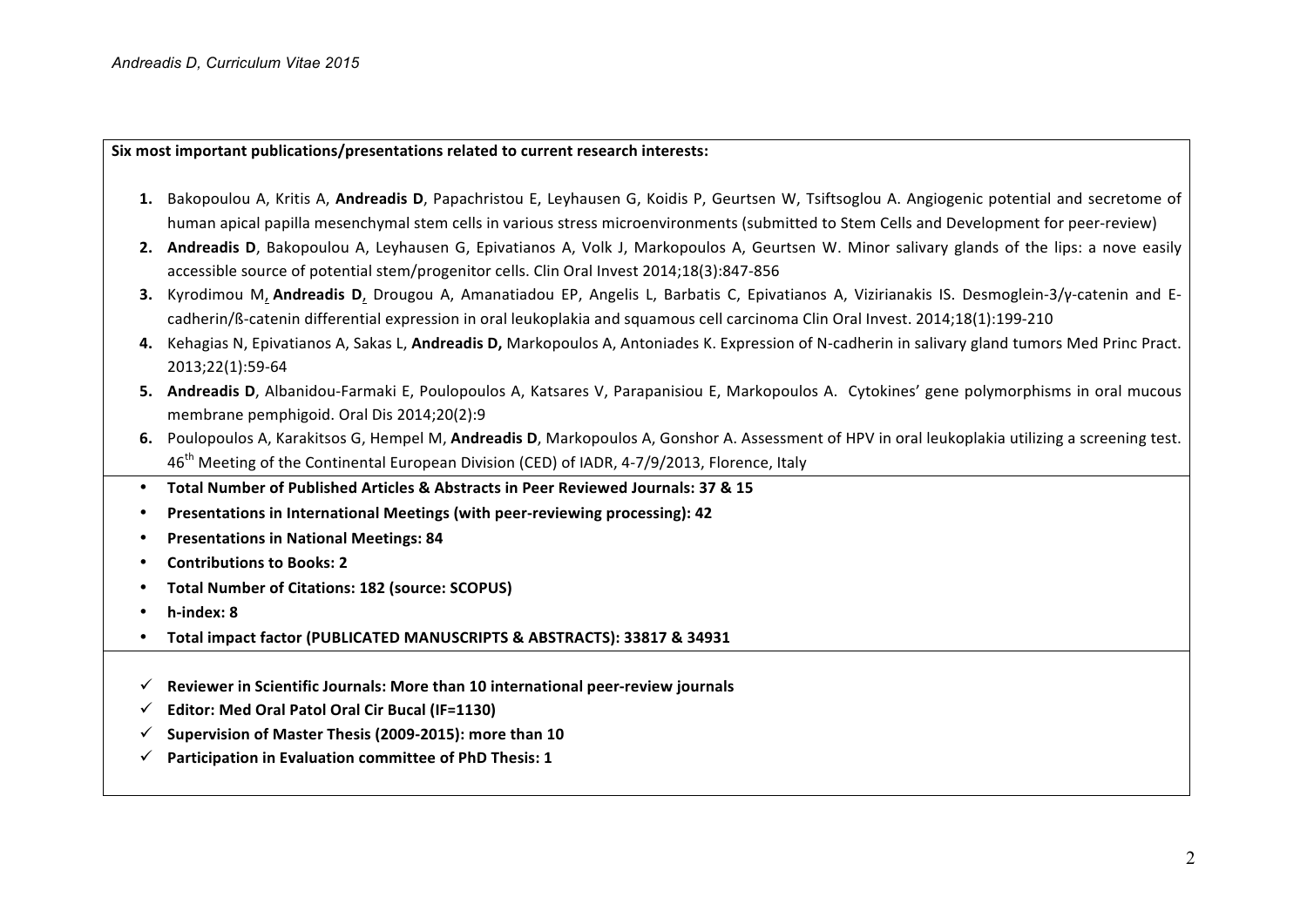#### **I. Analytical Information**

#### **PREVIOUS POSITION**

- 1. Senior Lecturer in Oral Medicine/Pathology, Dept. of Oral Medicine/Pathology, School of Dentistry, Aristotle University of Thessaloniki (2009-2015)
- 2. Clinical Assistant in Oral Medicine Unit, Dermatology Clinic, "A. Sygros" Hospital, School of Medicine, National and Kapodestrian University of Athens, Greece (Head: Prof Laskaris) (2005-2007)

### **BASIC EDUCATION**

- **1.**  1999-2004: PhD **in Oral Pathology, Department of Oral Medicine/Pathology, School of Dentistry, Aristotle University of Thessaloniki, Greece** Thesis: "Expression of cell adhesion molecules in salivary gland neoplasms", grade: "Excellent". PhD program was funded by the Greek State Scholarship Foundation (Ι.Κ.Υ.): Scholarship in Oral Pathobiology (1999-2003)
- 2. 1998-2000: Postgraduate educational program in Oral Medicine/Pathology: Department of Oral Medicine/Pathology, School of Dentistry, Aristotle **University of Thessaloniki, Greece**, Dissertation: "Odontogenic tumours"
- **3.** 1992-1998: Diploma of Dental Surgeon (DDS), School of Dentistry, Aristotle University of Thessaloniki, Greece, grade: 7/10

### **CONTINUING EDUCATION (CLINICAL – RESEARCH) & FUNDING PROGRAMS**

1. 16/8/2013-20/10/2013: 3-month Research Project funded by DAAD (Deutscher Akademischer Austausch Dienst-German Academic Exchange Service)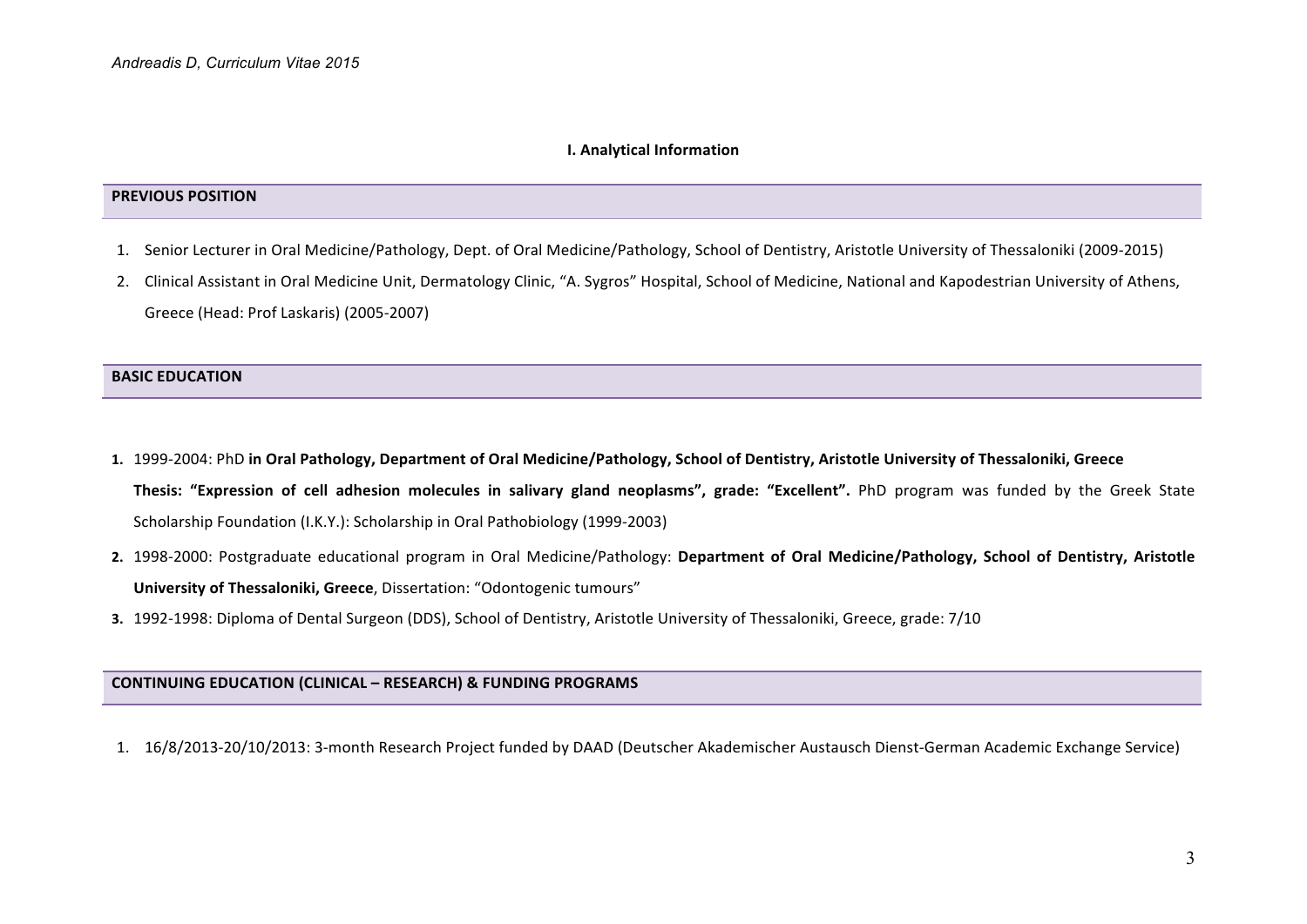Scientific Field: Minor salivary gland Stem/Progenitor cells biology. Laboratory of Molecular Biology, Department of Periodontology, Preventive and Conservative Dentistry, Faculty of Dentistry, Hannover School of Medicine, Germany (Medizinische Hochschule Hannover, Germany) (Professor and Head: Prof W. Geurtsen)

2. 22/7/2011 – 15/8/2011 Life Long Learning Program, Erasmus Staff Training: Laboratory of Molecular Biology, Department of Periodontology, Preventive and Conservative Dentistry, Faculty of Dentistry, Hannover School of Medicine, Germany (Medizinische Hochschule Hannover, Germany) (Professor and Head: Prof W. Geurtsen) 

Scientific Fields: Stem/Progenitor cell cultures, culture media and relevant molecular methods (Flow Cytometry, Western Blot, PCR) for their characterization

- 3. 2005 2007: Clinical Assistant in Oral Medicine Unit, Dermatology Clinic, "A. Sygros" Hospital, School of Medicine, National and Kapodestrian University of Athens, Greece (Head: Ass. Prof G. Laskaris) Scientific Field: Oral Medicine: Diagnosis and Treatment of Oral Diseases
- 4. 2003-2005: Department of Pathology (Histopathology), Red Cross Hospital of Athens, Greece (Head: Dr C. Barbatis, MD, MSc, PhD, FRCPATH) **38.** Scientific Fields: Oral Pathology: Salivary gland tumors and Squamous Cell Carcinoma histopathology, Immunohistochemistry, Image Analysis & Morphometric for Optical Microscope
- 5. 10/2002 3/2003: Laboratory of Biopathology, State Hospital for Skin and Venereal Diseases, Thessaloniki, Greece (Head: Dr O. Mourellou-Tsatsou, MD, PhD)

Scientific Fields: Αντικείμενο: ELISA method

## **RESEARCH (projects)**

1. Title: Isolation & characterization of progenitor/stem cell culture derived from minor salivary glands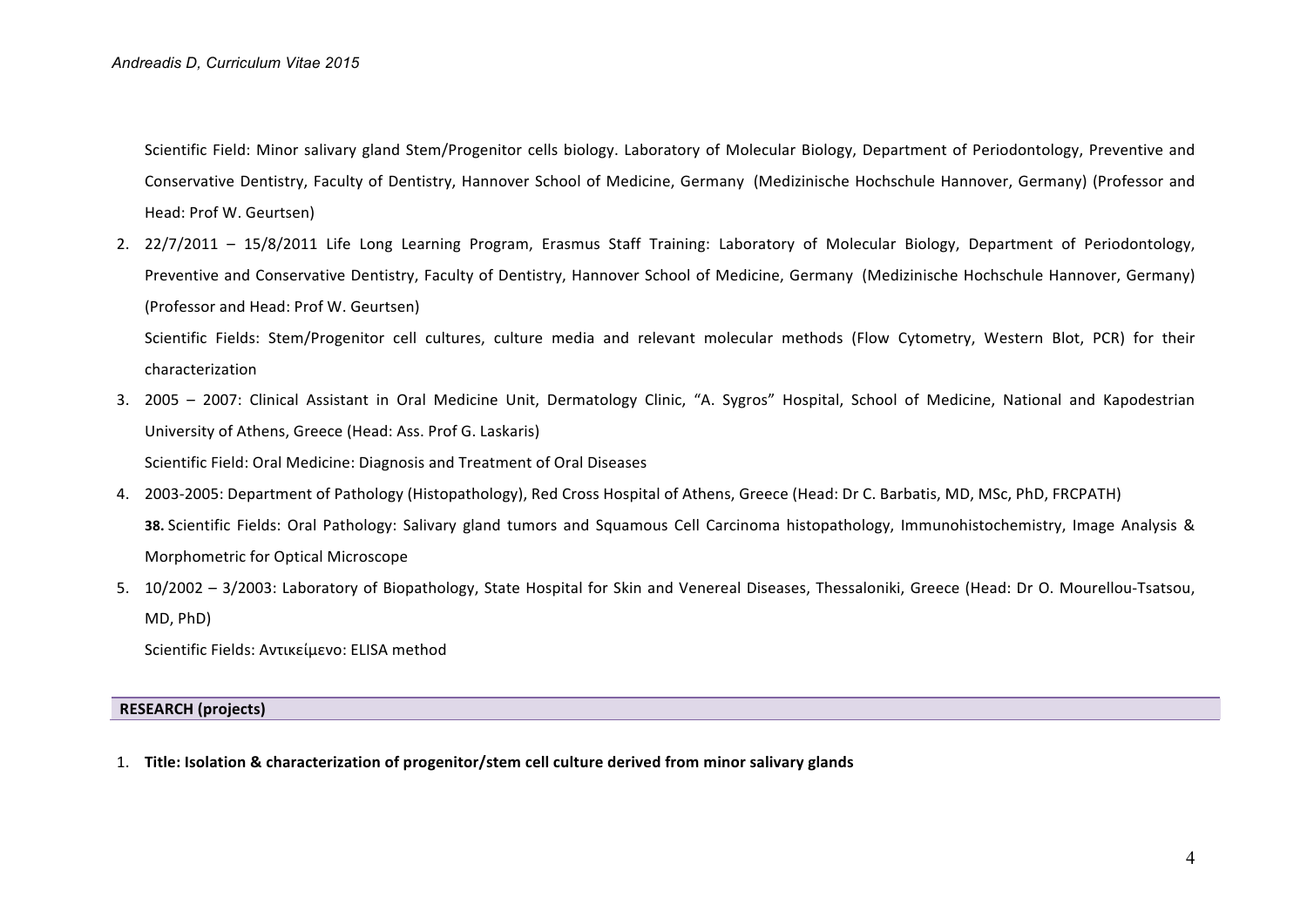In co-operation with the Laboratory of Molecular Biology, Department of Periodontology, Preventive and Conservative Dentistry, Faculty of Dentistry, Hannover School of Medicine, Germany (Medizinische Hochschule Hannover, Germany) (Professor and Head: Prof W. Geurtsen) Funded by DAAD (Deutscher Akademischer Austausch Dienst-German Academic Exchange Service)

**2.** Title: IL1α, IL1B, ILR, IL1Rα, IL2, IL4, IL6, IL10, IL12, IFN-γ, TNFα, TGFb Cytokines' gene polymorphisms in Oral Lichen Planus and oral Mucous **Membrane Pemphigoid**

Funded by the Research Committee of Aristotle University of Thessaloniki (88128 Action A)

In co-operation with the Department of Immunology and Histocompatibility, "Hippokrateion" Hospital of Thessaloniki, Greece

**3.** Title: Expression of cadherins and catenins in vitro and in tissue specimens from oral dysplasia and squamous cell carcinoma In co-operation with the Department of Pharmacology, School of Pharmaceutical Sciences, Aristotle University of Thessaloniki and the Department of Pathology (Histopathology), Red Cross Hospital of Athens, Greece

### **4. Title: Pemphigus Vulgaris anti-desmoglein-3 & 1 and Bullous Pemphigoid anti-BP180 autoantibodies in saliva using ELISA method**

This project was funded by the Department of Odontostomatological Science, University of Siena, Italy) and was carried out in co-operation with the Laboratory of Biopathology, State Hospital for Skin and Venereal Diseases, Thessaloniki, Greece.

#### 5. **Title: Expression of CD117 (C-KIT) in benign and malignant salivary gland tumors**

In co-operation with the Department of Pathology (Histopathology), Red Cross Hospital of Athens, Greece

#### **Participation in research projects - ongoing:**

- 1. DETECTION OF HPV IN ORAL DISEASES USING BRUSH METHODS
- 2. *IN VITRO* BUCCAL DRUG DELIVERY OF DRUGS IN THE PRESENCE OF PERMEATION ENHANCERS: THE EFFECT OF CHARGE (Laboratory of Pharmaceutical Technology, Department of Pharmaceutical Sciences, Aristotle University of Thessaloniki, GR-54124 Thessaloniki, Greece)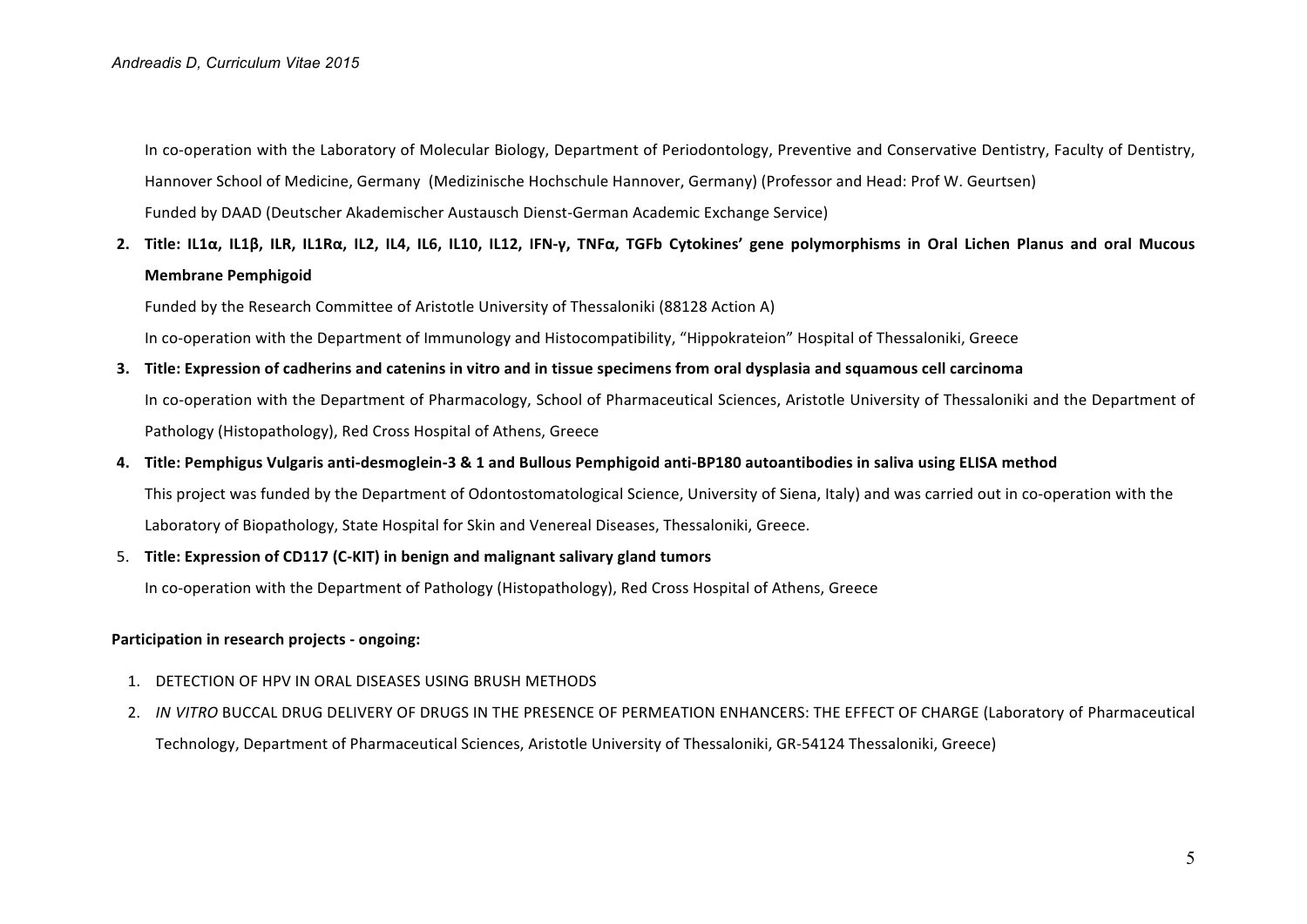#### **MEMBERSHIP IN INTERNATIONAL PROFESSIONAL AND SCIENTIFIC SOCIETIES**

- European Association of Oral Medicine (EAOM) (2006-present)
- International Association of Oral Pathology (2013-present)
- International Association for Dental Research (2009-present)
- European Cell Death Organisation (ECDO) (2004-2005)

#### **ACADEMIC ACTIVITY**

## **TEACHING EXPERIENCE (2009-2013)**

#### **Teaching Experience:**

Since 2009 I am a clinical supervisor of the 4<sup>th</sup> and 5<sup>th</sup> year undergraduate as well as and postgraduate students of the 3-year Postgraduate Program in Oral Medicine/Pathology. In addition, together with other stuff I am responsible for the clinical and the histological service for outpatients of the Department including clinical diagnosis, biopsies' uptake etc. In addition, I am participating in the program of lectures concerning both Oral Medicine and Oral Pathology, in the context of several courses of the undergraduate and postgraduate program. Also, I am supervisor/co-supervisor or participating in the evaluation of several Master and one PhD Thesis as a Senior Lecturer and Associate Professor.

### **• A. UNDERGRADUATE TEACHING**

 $\checkmark$  4<sup>th</sup> year undergraduate students: Signs & Symptoms in Oral Diagnosis, Oral manifestations of drug side effects), Reactive Overgrowth lesions of oral mucosa, Developmental disorders and syndromes of head and neck, Salivary gland non-neoplastic diseases, Oral mucosa inflammatory diseases (Mechanical and Chemical), Saliva (Secretion, characteristics, role), Oral Pathology (Histology, Microscopy of oral diseases) Oral *Physiology*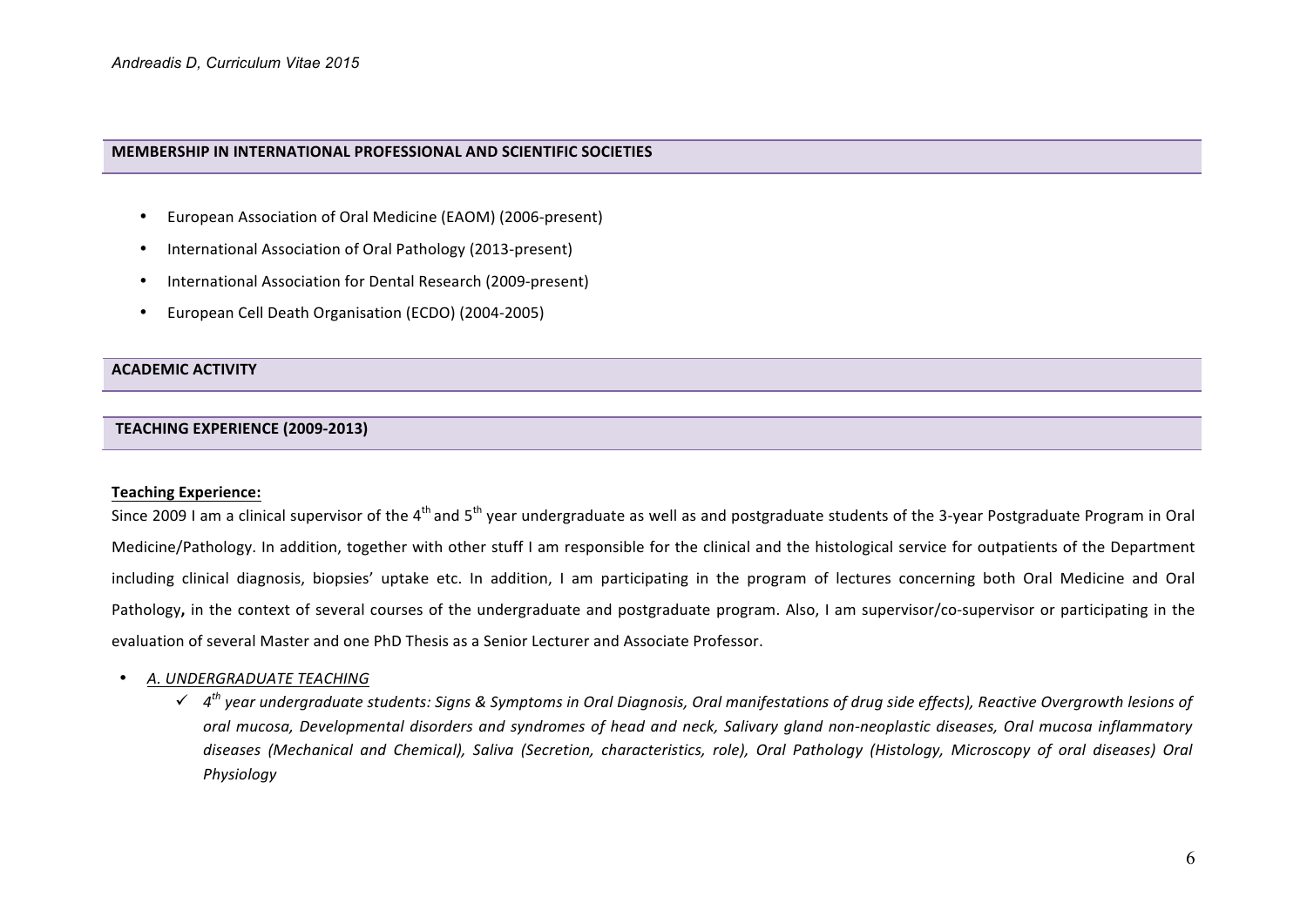ü *5th year undergraduate students: Clinical education and selected lectures on Oral Medicine/Pathology including: Oral Cancer, Autoimmune*  diseases, Systemic diseases and oral mucosa

## • *Β. POSTGRADUATE TEACHING (3-year program)*

- ü *Oral Medicine: Saliva: secretion and role, Granular tumors, Oral Granulomatosis, Giant cells lesions, Leukemias-Lymphoproliferative blood*  disorders and gammopathies, Immunopathology of immune-related diseases, Oral manifestations of drugs side effects
- ü *Oral Pathology: Oral Histology and Physiology, Salivary glands anatomy and structure, Oral epithelial pathology, Laboratory course Stains (hematoxylin-eosin and immunohistochemistry), Salivary gland non-neoplastic diseases Salivary gland tumors, Clinical-Microscopic Staging, Molecular biology and pathogenic mechanisms in oral cancer, Oral Stem Cells*

**Participation in Mater's theses supervision (2009-2014) (year of completion is referred in parenthesis)** 

**Dimitriou A**. Immunohistochemical expression of TGF-b in Sjogren syndrome (2014-present)

**Parcharidis E**. Assessment of HPV in oral mucosa of women with HPV+ detection in genital mucosa. (2014-present)

**Chatzisymeonidou S.** Clinical-Statistical analysis of Desquamative gingivitis. (Supervisors: Prof Markopoulos A, Ass. Prof Poulopoulos A, Lecturer Andreadis D) (2015)

**Kirili T**. In vitro study of Sister Chromatid Exchange in peripheral lymphocytes in oral lichen planus. Supervisors: Ass. Prof Poulopoulos A, Emeritus Prof Mourelatos D, Lecturer Andreadis D) (2009-present) 

Karakoulaki S. Investigation of the relationship between stress and bruxism. Evaluation of stress with the use of salivary biomarkers (cortisol and aamylase) (Prof Koidis P. Ass Prof Tortopidis D. Lecturer Andreadis D) (2012).

**Papadopoulos P**. Pappiliform oral diseases. (Supervisors: Prof Kolokotronis A, Prof Epivatianos A, Lecturer Andreadis D) (2012)

**Zorba M**. Giant cell lesions of oral mucosa. (Supervisors: Epivatianos A, Ass. Prof Poulopoulos A, Lecturer Andreadis D) (2012)

**Iordanidou H.** Gustatory disorders. (Supervisors: Ass Prof Link-Tsatsouli I, Ass Prof Albanidou-Farmaki H, Lecturer Andreadis D) (2012)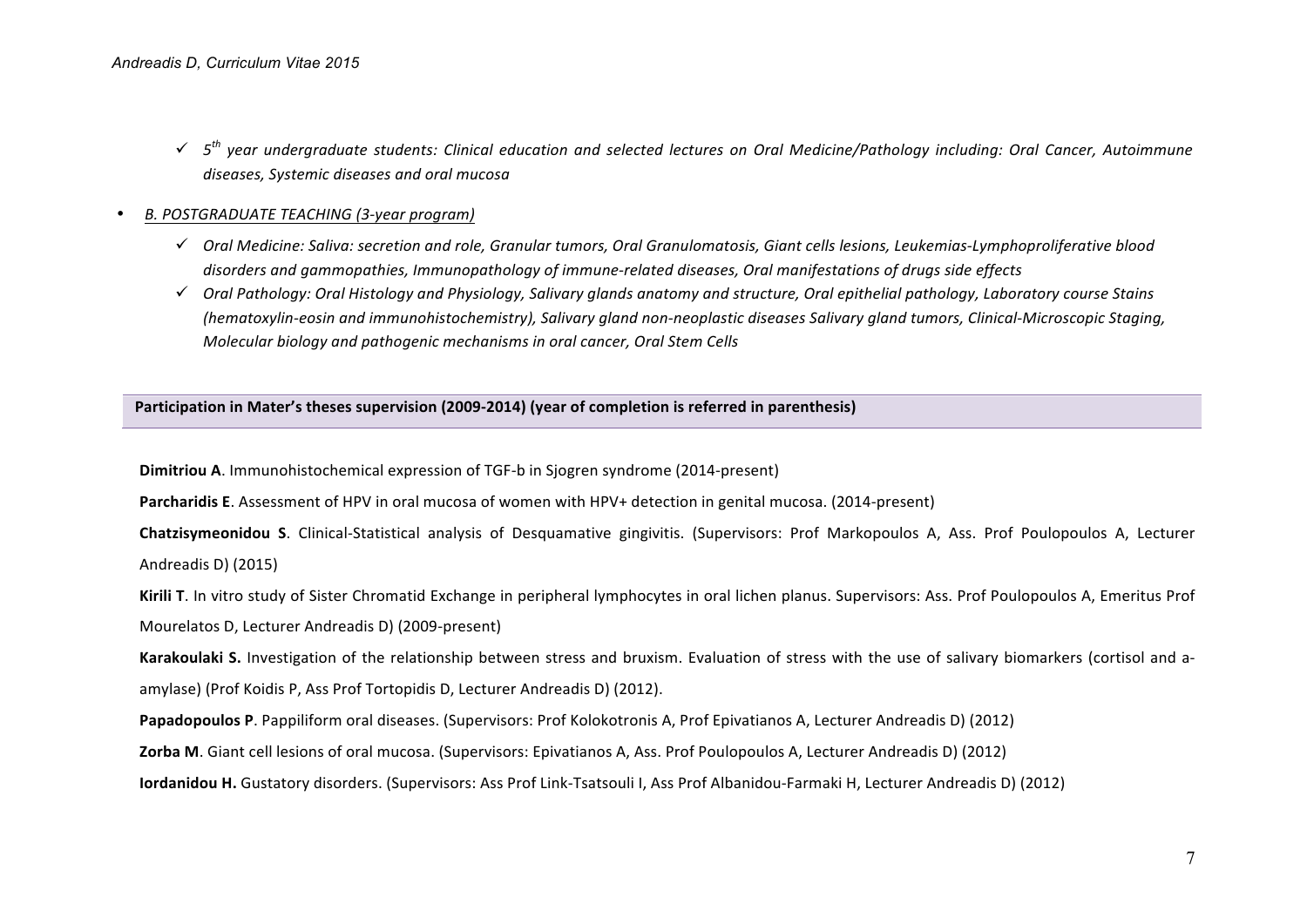**Kounoupis B.** Oral Hemangiomas (Supervisors: Prof Kolokotronis A, Lecturer Andreadis D, Ass Prof Poulopoulos A) (2011)

**Kyrodimou M**. Study of gene and protein alterations of cell adhesion molecules in oral squamous cell carcinoma. (Supervisors: Ass Prof Vizirianakis I, Lecturer Andreadis D. Ass Prof Papadopoulou L) (2010)

**Kittas D**. Clinical-Statistical analysis of oral lichen planus. (Supervisors: Prof Markopoulos A, Lecturer Andreadis D, Ass Prof Albanidou-Farmaki H) (2010)

**Sakaloglou** E. Head and Neck tumors in children and adolescence. Review of the Literature. (Supervisors: Prof Markopoulos A, Ass Prof Belazi M, Lecturer Andreadis D) (2010)

**Panagiotidou T**. Clinical-Statistical analysis of Sjögren syndrome. (Supervisors: Prof Kolokotronis A, Ass Prof Poulopoulos A, Lecturer Andreadis D) (2010)

## **BOOK CHAPTERS' AUTHORSHIPS**

- Mosby's Dictionary, in Greek Language,  $2^{nd}$  Edition, Mendor Editions S.A. 2009
- Academic Book Chapter: Drugs side effect related oral manifestations. For the Course: Signs & Symptoms in Oral Diagnosis (100502C)

#### **AWARDS**

- \***Andreadis D**, Albanidou-Farmaki E, Deligiannidis A, Katsares V, Farmakis K, Poulopoulos A, Markopoulos A, Parapanisiou E, Epivatianos A. Cytokines' gene polymorphisms in oral lichen planus.  $11<sup>th</sup>$  Biennial Congress of the European Association of Oral Medicine, Athens, Greece 15-17/9/2012. This abstract was highly scored and selected for an oral poster presentation, participating in EAOM prizes' competition.
- Andreadis D, Nomikos A, Tsamouri M, Vlachou E, Gionis C, Antoniadis D, Kapoula P, Kefala M, Papazoglou G, Barbatis C. Immunohistochemical study of the expression of cell adhesion molecules b4-integrin, E-cadherin, Desmoglein-2, ICAM-1, CD44s in normal salivary glands. (poster presentation in Greek). This presentation was awarded in the 9th Hellenic Congress of Pathology, Kavala, 20-24/6/2004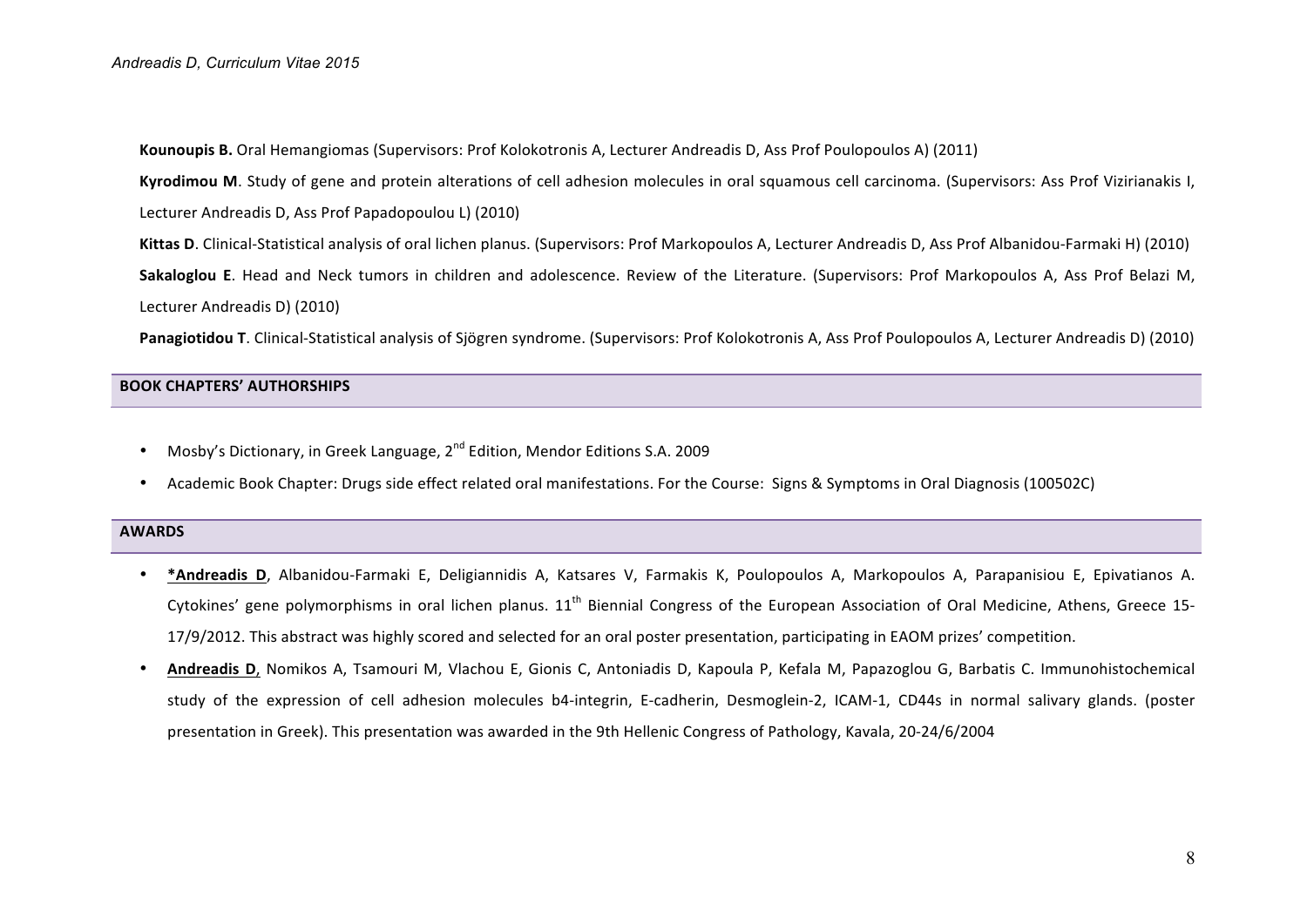Andreadis D, Markopoulos A. The psychological profile of patients with oral cancer. Greek J Oral Maxillofac Surg 2001;16:27-35 (Review publication in Greek). The English version of the abstract of this manuscript was selected for re-publication as: Andreadis DA, Markopoulos A: The psychological profile of patients with oral cancer. (Summary). Mund Kiefer Gesichts Chir 2001;(5): 209-210

## **INVITED REVIEWER**

- 1. European Journal of Dermatology & Venereology (JEADV) (IF=2980)
- 2. Virchows Archiv (IF=2491)
- 3. Histology & Histopathology (IF=2480)
- 4. Pathology (IF=2378)
- 5. Journal of Clinical Pathology (JCP) (IF=2306)
- 6. Αrchives of Oral Biology (AOB) (IF=1772)
- 7. OMICS Group Journal of Clinical & Experimental Dermatology (IF=1198)
- 8. Med Oral Patol Oral Cir Bucal (IF=1130)
- 9. Journal of Cancer Research and Therapeutics (IF=656)
- 10. Greek J Oral Max Fac Surg

### **OTHER**

- 1. Referee for the Greek State Scholarship Foundation (2012-2013)
- 2. Member of Editorial Board: Med Oral Patol Oral Cir Bucal (IF=1130)
- 3. English Language (Very well)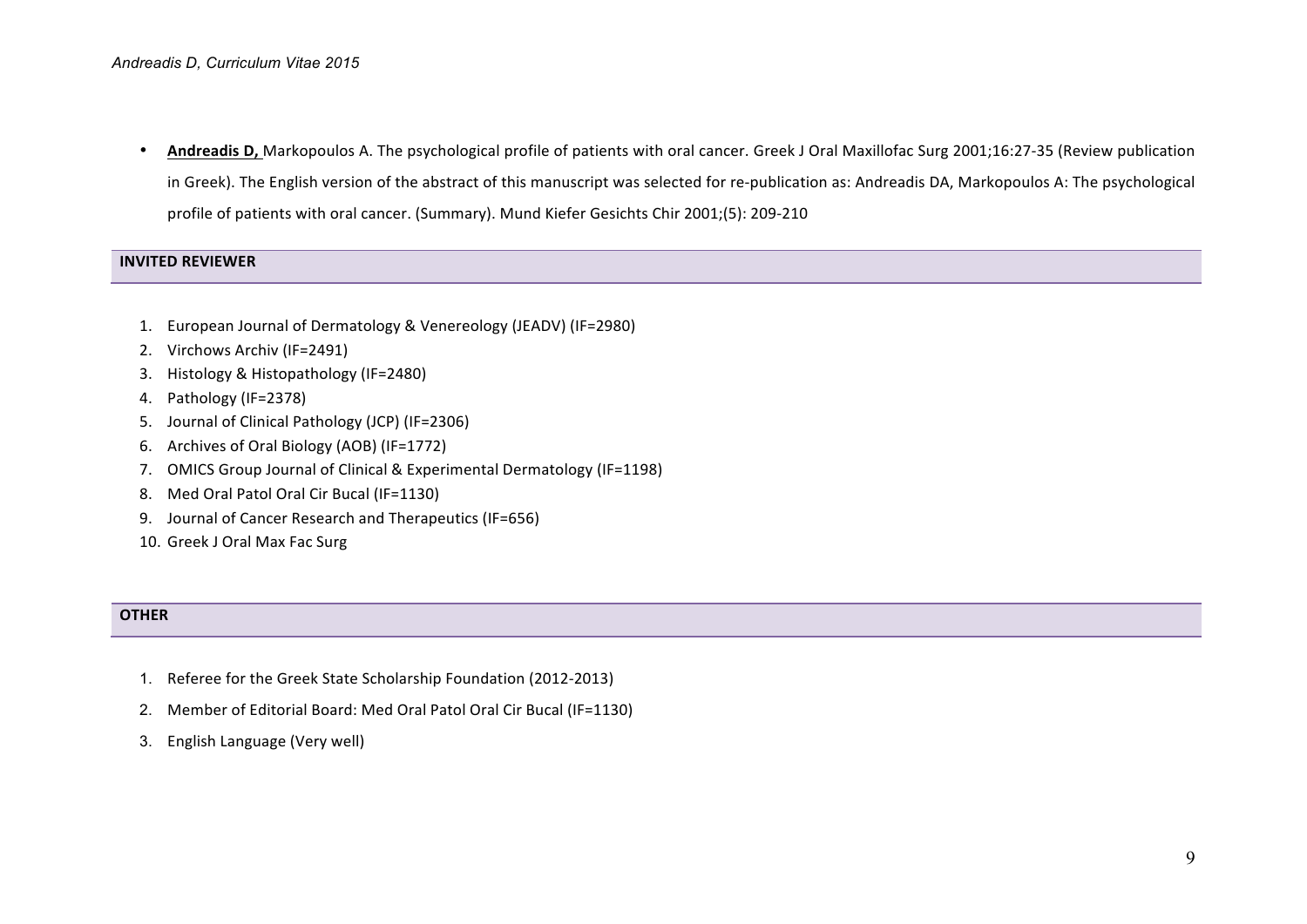# **SOCIAL ACTIVITY**

- 1. Speaker representing the Dental School of AUTH at the events organized by the Office for Professional Orientation of the Aristotle University of Thessaloniki in collaboration with the Centers for Counseling and Guidance (KE.SY.P) of the Administration of Secondary Education of Eastern & Western Thessaloniki addressed to high-school students on 'Studies at the Aristotle University of Thessaloniki' with the topic: Andreadis D. Dental Science: Science of Health Oral & Tooth, "Science of Metamorphosis." Thessaloniki, 22-25/2/2013, 25/1/2012, 28/2/2011, 22-25/2/2010.
- 2. Publications in a Greek non-scientific journal:
	- **Andreadis D.** Chronic Renal failure/transplantation and oral health. Part A: Oral manifestation in patients with chronic renal failure. «Dromeas» Journal of patients with chronic renal failure and renal (kidney) transplantation 2010;6:16-17 (article in Greek)
	- **Andreadis D.** Chronic Renal failure/transplantation and oral health. Part B: Oral manifestation in patients with renal (kidney) transplantation. «Dromeas» Journal of patients with chronic renal failure and renal (kidney) transplantation 2010;7:16-17 (article in Greek)
- 3. Since 2010, I am an Athlete/Team Manager of the Greece National Team of Dialysis and Renal (Kidney) Transplanted Patients and I am participating in the GAMES organized by the European and World Federation of Sports for People with Dialysis and Organ Transplantation (held in Dublin Ireland 2010, Gothenburg-Sweden 2011, Zagreb-Croatia 2012).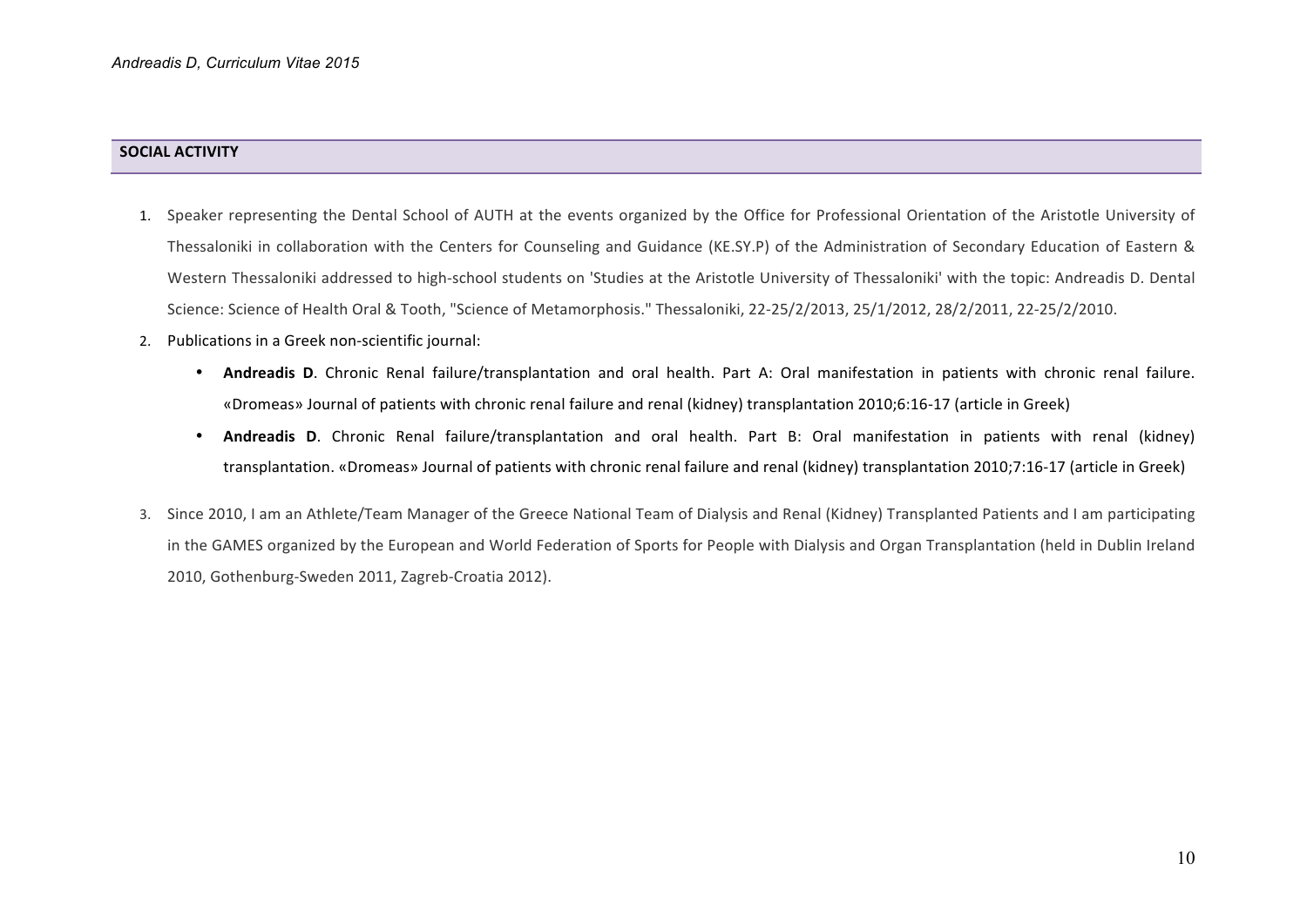# **List of PUBLICATIONS & PRESENTATIONS**

| A/A | PUBLICATIONS IN INTERNATIONAL JOURNALS                                                                                                                                                                                                                                                                             |
|-----|--------------------------------------------------------------------------------------------------------------------------------------------------------------------------------------------------------------------------------------------------------------------------------------------------------------------|
| 1.  | Bakopoulou A, Kritis A, Andreadis D, Papachristou E, Leyhausen G, Koidis P, Geurtsen W, Tsiftsoglou A. Angiogenic Potential and Secretome of Human<br>Apical Papilla Mesenchymal Stem Cells in Various Stress Microenvironments. Stem Cells Dev 2015;24(21):2496-512                                               |
| 2.  | Karakoulaki S, Tortopidis D, Andreadis D, Koidis P. Relationship between sleep bruxism and stress determined by saliva biomarkers. Int J Prosth<br>2015;28(5):467-474                                                                                                                                              |
| 3.  | Dalampiras S, Andreadis D, Kostopoulos I, Stylianou F, Papadiochos I, Poulopoulos A. Excessive tongue amyloidosis as the diagnostic sign of multiple<br>myeloma: a case report. Balk J Dent Med 2015;19:50-52                                                                                                      |
| 4.  | Zormpa M, <b>Andreadis D</b> , Poulopoulos A, Epivatianos A. Analysis of the histopathological features of 54 cases of peripheral giant cell granuloma. A<br>retrospective study. J Stomat Occ Med, 2014;7(2) DOI 10.1007/s12548-014-0108-0                                                                        |
| 5.  | Andreadis D, Asimaki A, Albanidou-Farmaki E, Markopoulos A. Solitary angiokeratoma of the buccal mucosa. Report of a case. Balkan J Dent Med, 2014<br>(accepted for publication)                                                                                                                                   |
| 6.  | Andreadis D, Bakopoulou A, Leyhausen G, Epivatianos A, Volk J, Markopoulos A, Geurtsen W. Minor salivary glands of the lips: a nove easily<br>accessible source of potential stem/progenitor cells. Clin Oral Invest 2014;18(3):847-856                                                                            |
| 7.  | Poulopoulos AK, Andreadis D, Markopoulos AK. Expression of matrix metalloproteinases 9 and 12 in actinic cheilitis. World J Exp Med<br>2013;3(3):43-49                                                                                                                                                             |
| 8.  | Andreadis D, Stylianou F, Link-Tsatsouli I, Markopoulos A. Bilateral masseter and internal pterygoid muscle hypertrophy: a diagnostic<br>challenge. Med Princ Pract 2014;23(3):286-288                                                                                                                             |
| 9.  | Albanidou-Farmaki E, Andreadis D, Poulopoulos A, Farmakis K, Markopoulos A. Serum levels of Heat-Shock Protein-70 in patients with oral<br>lichen planus. Balkan J Dent Med 2014;18:106-108                                                                                                                        |
| 10. | Epivatianos A, Andreadis D, Iordanidis S. Myofibroblasts and Transforming Growth Factor-Beta1 in reactive gingival overgrowths. J Oral<br>Maxillofac Res 2013;4(1):e3                                                                                                                                              |
| 11. | Georgakopoulou EA, Andreadis D, Arvanitidis E, Loumou P. Biologic agents and oral diseases-An update on clinical applications. ACTA<br>Dermatovenerol Croat 2013;21(1):25-35                                                                                                                                       |
| 12. | Kyrodimou M <sup>*</sup> , Andreadis D <sup>*</sup> , Drougou A, Amanatiadou EP, Angelis L, Barbatis C, Epivatianos A, Vizirianakis IS. Desmoglein-3/γ-catenin and E-<br>cadherin/ß-catenin differential expression in oral leukoplakia and squamous cell carcinoma Clin Oral Invest. 2014 Jan;18(1):199-210. doi: |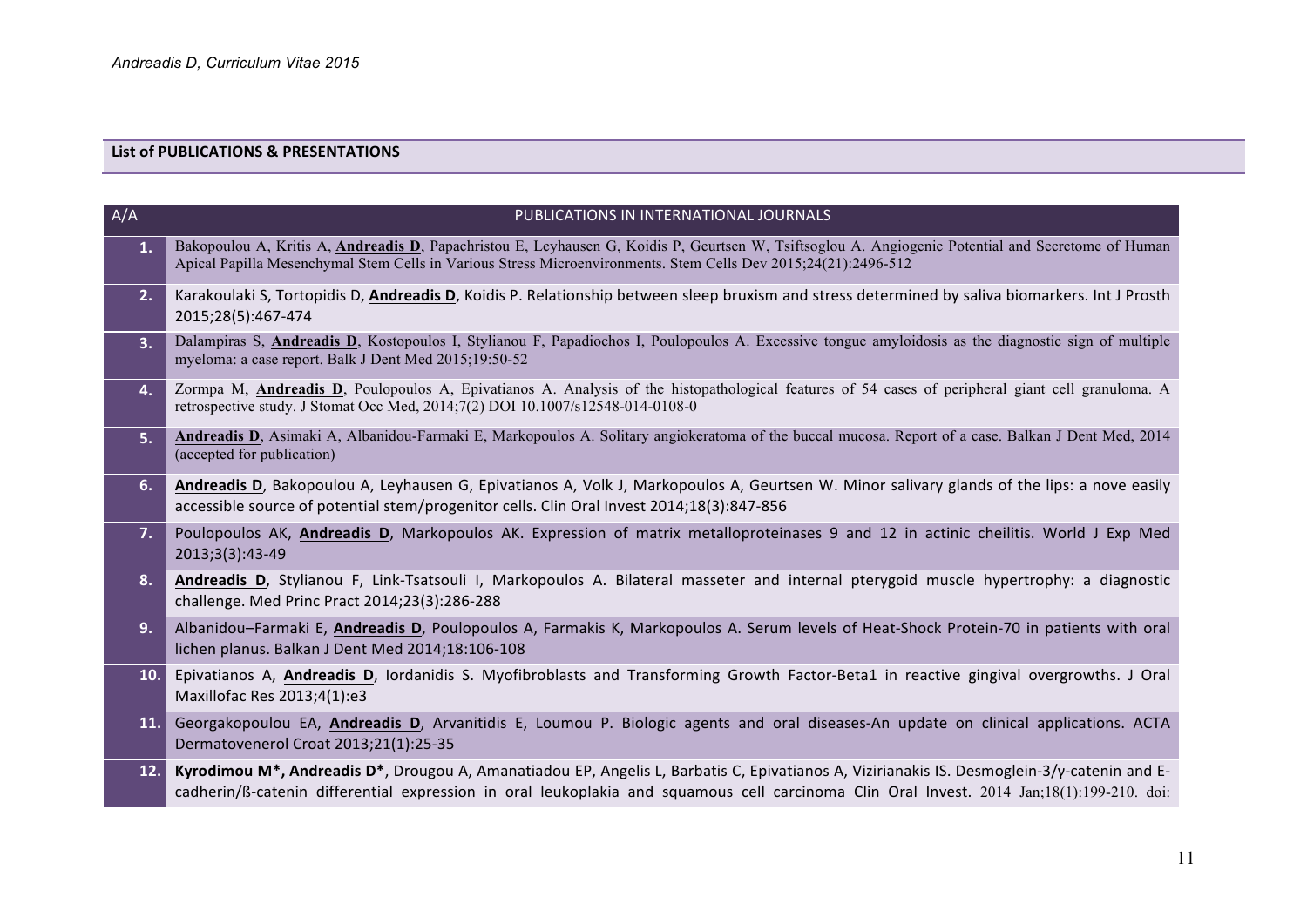| Kehagias N, Epivatianos A, Sakas L, Andreadis D, Markopoulos A, Antoniades K. Expression of N-cadherin in salivary gland tumors Med Princ<br>13.1<br>Pract. 2013;22(1):59-64<br>Dalampiras S, Andreadis D, Epivatianos A, Sakas L, Stanko P: Pleomorphic Adenoma of the Sublingual Salivary Gland: An Unusual Diagnostic<br>14.<br>Challenge. Med Princ Pract 2012;21(3):282-284 (<br>Kollia K, Kambouris ME, Belazi M, Koussidou-Eremondi T, Andreadis D, Velegraki A. Clinical-oriented polyphasic identification, typing and<br>15.<br>susceptibility methodology for Candida rugosa isolates to establish potential virulence markers and processing guidelines. E-Journal of Science<br>& Technology (e-JST). 2012;1(7):43-54<br>Andreadis D, Epivatianos A, Samara A, Kirili T, Iordanidis F, Poulopoulos A. Myofibroma of the Oral Mucosa: A Case Report. Med Princ Pract.<br>16.1<br>2012;21(3):288-291<br>Andreadis D, Mauroudis S, Poulopoulos A, Markopoulos A, Epivatianos A. Lip Ulceration Associated with Intravenous Administration of<br>17.<br>Zoledronic Acid: Report of a Case. Head Neck Pathol. 2012;6(2):275-278<br>Epivatianos A, Iordanidis F, Andreadis D, Iordanidis S, Poulopoulos A, Markopoulos A. Tenascin-C in chronic sclerosing sialadenitis Head Neck<br>18.<br>Pathol. 2011;5(3):221-225<br>Andreadis D, Poulopoulos A, Papadopoulos P, Epivatianos A Localized tongue Amyloidosis in a Patient with Neurofibromatosis type II Head<br>19.<br>Neck Pathol. 2011;5(3):302-305.<br>20.<br>Epivatianos A, Iordanidis F, Andreadis D, Markopoulos A, Samara A. Myofibroblasts in mucoceles and chronic sialadenitis of minor salivary<br>glands. Hippokratia 2011;15(4):382-383<br>Arvanitidis E, Andreadis P, Andreadis D, Belazi M, Epivatianos A. Reviewing the oral carcinogenic process: key genetic events, growth factors<br>21.<br>and molecular signalling pathways. J Biol Res 2011;16:313-336<br>Andreadis D, Nomikos A, Barbatis C. Metastatic Renal Clear Cell Carcinoma in parotid gland: A study of immunohistochemical profile and cell<br>22.<br>adhesion molecules (CAMs) expression in two cases. Pathol Oncol Res 2007;13(2):161-165<br>Andreadis D, Gagari E, Laskaris G, Kapsokefalos P. Idiopathic Sweet's syndrome with oral manifestations. Report of a case and review of the<br>23.<br>literature. Acta Stomatologica Croatica 2007;41(2):152-158<br>24.<br>Epivatianos A, Poulopoulos A, Dimitrakopoulos I, Andreadis D, Nomikos A, Vlachou S, Papazoglou G, Barbatis C. Application of a-smooth muscle<br>actin and C-KIT in the differential diagnosis of adenoid cystic carcinoma from polymorphous low-grade adenocarcinoma. Oral Oncology<br>2007;43(1):67-76 | $10.1007 \times 600784 - 013 - 0937 - z$ . Epub 2013 Feb 22. Feb 22 (in press) (*equally contributing first authors) |
|--------------------------------------------------------------------------------------------------------------------------------------------------------------------------------------------------------------------------------------------------------------------------------------------------------------------------------------------------------------------------------------------------------------------------------------------------------------------------------------------------------------------------------------------------------------------------------------------------------------------------------------------------------------------------------------------------------------------------------------------------------------------------------------------------------------------------------------------------------------------------------------------------------------------------------------------------------------------------------------------------------------------------------------------------------------------------------------------------------------------------------------------------------------------------------------------------------------------------------------------------------------------------------------------------------------------------------------------------------------------------------------------------------------------------------------------------------------------------------------------------------------------------------------------------------------------------------------------------------------------------------------------------------------------------------------------------------------------------------------------------------------------------------------------------------------------------------------------------------------------------------------------------------------------------------------------------------------------------------------------------------------------------------------------------------------------------------------------------------------------------------------------------------------------------------------------------------------------------------------------------------------------------------------------------------------------------------------------------------------------------------------------------------------------------------------------------------------------------------------------------------------------------------------------------------------------------------------------------------------------------------------------------------------------------------------------------------------------------------|----------------------------------------------------------------------------------------------------------------------|
|                                                                                                                                                                                                                                                                                                                                                                                                                                                                                                                                                                                                                                                                                                                                                                                                                                                                                                                                                                                                                                                                                                                                                                                                                                                                                                                                                                                                                                                                                                                                                                                                                                                                                                                                                                                                                                                                                                                                                                                                                                                                                                                                                                                                                                                                                                                                                                                                                                                                                                                                                                                                                                                                                                                                |                                                                                                                      |
|                                                                                                                                                                                                                                                                                                                                                                                                                                                                                                                                                                                                                                                                                                                                                                                                                                                                                                                                                                                                                                                                                                                                                                                                                                                                                                                                                                                                                                                                                                                                                                                                                                                                                                                                                                                                                                                                                                                                                                                                                                                                                                                                                                                                                                                                                                                                                                                                                                                                                                                                                                                                                                                                                                                                |                                                                                                                      |
|                                                                                                                                                                                                                                                                                                                                                                                                                                                                                                                                                                                                                                                                                                                                                                                                                                                                                                                                                                                                                                                                                                                                                                                                                                                                                                                                                                                                                                                                                                                                                                                                                                                                                                                                                                                                                                                                                                                                                                                                                                                                                                                                                                                                                                                                                                                                                                                                                                                                                                                                                                                                                                                                                                                                |                                                                                                                      |
|                                                                                                                                                                                                                                                                                                                                                                                                                                                                                                                                                                                                                                                                                                                                                                                                                                                                                                                                                                                                                                                                                                                                                                                                                                                                                                                                                                                                                                                                                                                                                                                                                                                                                                                                                                                                                                                                                                                                                                                                                                                                                                                                                                                                                                                                                                                                                                                                                                                                                                                                                                                                                                                                                                                                |                                                                                                                      |
|                                                                                                                                                                                                                                                                                                                                                                                                                                                                                                                                                                                                                                                                                                                                                                                                                                                                                                                                                                                                                                                                                                                                                                                                                                                                                                                                                                                                                                                                                                                                                                                                                                                                                                                                                                                                                                                                                                                                                                                                                                                                                                                                                                                                                                                                                                                                                                                                                                                                                                                                                                                                                                                                                                                                |                                                                                                                      |
|                                                                                                                                                                                                                                                                                                                                                                                                                                                                                                                                                                                                                                                                                                                                                                                                                                                                                                                                                                                                                                                                                                                                                                                                                                                                                                                                                                                                                                                                                                                                                                                                                                                                                                                                                                                                                                                                                                                                                                                                                                                                                                                                                                                                                                                                                                                                                                                                                                                                                                                                                                                                                                                                                                                                |                                                                                                                      |
|                                                                                                                                                                                                                                                                                                                                                                                                                                                                                                                                                                                                                                                                                                                                                                                                                                                                                                                                                                                                                                                                                                                                                                                                                                                                                                                                                                                                                                                                                                                                                                                                                                                                                                                                                                                                                                                                                                                                                                                                                                                                                                                                                                                                                                                                                                                                                                                                                                                                                                                                                                                                                                                                                                                                |                                                                                                                      |
|                                                                                                                                                                                                                                                                                                                                                                                                                                                                                                                                                                                                                                                                                                                                                                                                                                                                                                                                                                                                                                                                                                                                                                                                                                                                                                                                                                                                                                                                                                                                                                                                                                                                                                                                                                                                                                                                                                                                                                                                                                                                                                                                                                                                                                                                                                                                                                                                                                                                                                                                                                                                                                                                                                                                |                                                                                                                      |
|                                                                                                                                                                                                                                                                                                                                                                                                                                                                                                                                                                                                                                                                                                                                                                                                                                                                                                                                                                                                                                                                                                                                                                                                                                                                                                                                                                                                                                                                                                                                                                                                                                                                                                                                                                                                                                                                                                                                                                                                                                                                                                                                                                                                                                                                                                                                                                                                                                                                                                                                                                                                                                                                                                                                |                                                                                                                      |
|                                                                                                                                                                                                                                                                                                                                                                                                                                                                                                                                                                                                                                                                                                                                                                                                                                                                                                                                                                                                                                                                                                                                                                                                                                                                                                                                                                                                                                                                                                                                                                                                                                                                                                                                                                                                                                                                                                                                                                                                                                                                                                                                                                                                                                                                                                                                                                                                                                                                                                                                                                                                                                                                                                                                |                                                                                                                      |
|                                                                                                                                                                                                                                                                                                                                                                                                                                                                                                                                                                                                                                                                                                                                                                                                                                                                                                                                                                                                                                                                                                                                                                                                                                                                                                                                                                                                                                                                                                                                                                                                                                                                                                                                                                                                                                                                                                                                                                                                                                                                                                                                                                                                                                                                                                                                                                                                                                                                                                                                                                                                                                                                                                                                |                                                                                                                      |
|                                                                                                                                                                                                                                                                                                                                                                                                                                                                                                                                                                                                                                                                                                                                                                                                                                                                                                                                                                                                                                                                                                                                                                                                                                                                                                                                                                                                                                                                                                                                                                                                                                                                                                                                                                                                                                                                                                                                                                                                                                                                                                                                                                                                                                                                                                                                                                                                                                                                                                                                                                                                                                                                                                                                |                                                                                                                      |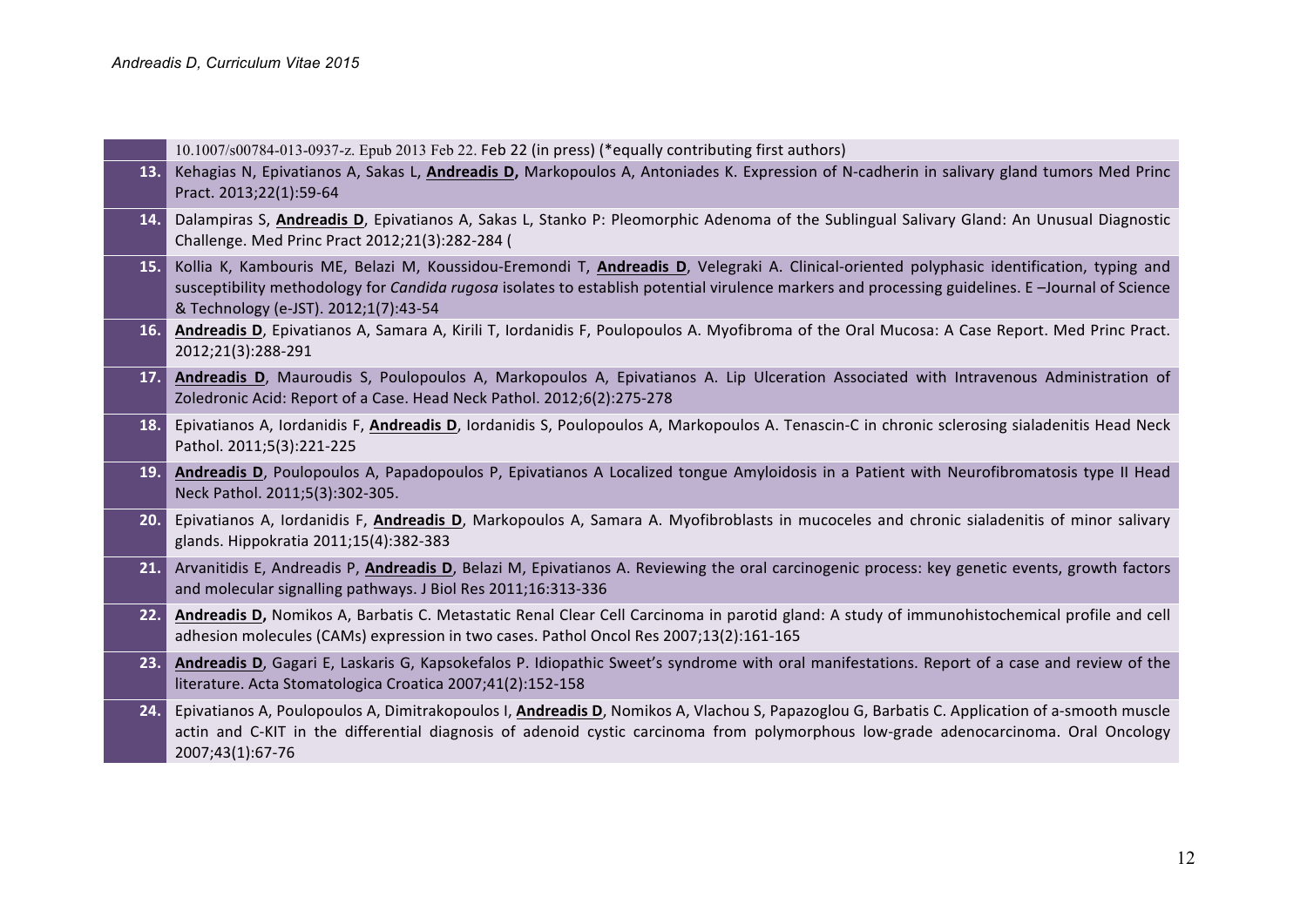|     | 25. Andreadis D, Lorenzini G, Drakoulakos D, Belazi M, Mihailidou E, Velkos G, Mourellou-Tsatsou O, Antoniades D. Detection of pemphigus<br>desmoglein 1 and 3 autoantibodies and pemphigoid BP180 autoantibodies in saliva and comparison with serum values. Eur J Oral Sci<br>2006;114(5):374-380                                         |
|-----|---------------------------------------------------------------------------------------------------------------------------------------------------------------------------------------------------------------------------------------------------------------------------------------------------------------------------------------------|
|     | 26. Andreadis D, Epivatianos A, Mireas G, Nomikos A, Poulopoulos A, Yiotakis J, Barbatis C. Immunohistochemical detection of E-cadherin in<br>certain types of salivary gland tumors. J Laryngol Otol 2006;120:298-304                                                                                                                      |
|     | 27. Andreadis D, Epivatianos A, Poulopoulos A, Nomikos A, Christidis K, Barbatis C. Carcinosarcoma of parotid. Immunohistochemical analysis with<br>emphasis in cell cycle mitotic activity and cell adhesion molecules expression. Oral Oncol EXTRA 2006;42:140-143                                                                        |
| 28. | Andreadis D, Nomikos A, Poulopoulos A, Epivatianos A, Barbatis C. Diagnosis of a metastatic malignant melanoma in parotid gland. Report of a<br>case. Oral Oncol EXTRA 2006;42:137-139                                                                                                                                                      |
|     | 29. Antoniades D, Markopoulos A, Andreadis D, Balaskas I, Patrikalou E, Grekas D. Ulcerative uremic stomatitis associated with untreated chronic<br>renal failure: report of a case and review of the literature. Oral Surg Oral Med Oral Pathol Oral Radiol Endod 2006;101(5):608-613                                                      |
|     | 30. Antoniades DZ, Markopoulos AK, Deligianni E, Andreadis D. Bilateral aplasia of parotid glands correlated with accessory parotid tissue. J<br>Laryngol Otol 2006;120:327-329                                                                                                                                                             |
| 31. | Andreadis D, Epivatianos A, Poulopoulos A, Nomikos A, Papazoglou G, Antoniades D, Barbatis C. Detection of C-KIT (CD117) molecule in benign<br>and malignant salivary gland tumours. Oral Oncol. 2006;42(1):57-65                                                                                                                           |
| 32. | Andreadis D, Nomikos A, Epivatianos A, Poulopoulos A, Barbatis C. Basaloid Squamous Carcinoma versus Basal Cell Adenocarcinoma of the oral<br>cavity. Pathology 2005;37(6):560-563                                                                                                                                                          |
| 33. | Andreadis D, Epivatianos A, Poulopoulos A, Nomikos A, Christidis K, Papazoglou G, Antoniades D, Barbatis C. Immunohistochemical detection<br>of the expression of the cell adhesion molecules E-cadherin, desmoglein-2, beta4-integrin, ICAM-1 and HCAM (CD44s) in Warthin's tumour of<br>the parotid gland. Oral Oncol. 2005;41(8):799-805 |
|     | 34. Poulopoulos A, Andreadis D, Epivatianos A, Antoniades D. Basal cell adenocarcinoma of the minor salivary gland: Case report and cell adhesion<br>molecules immunocytochemical profile. Oral Oncology EXTRA 2005;41(7):150-153                                                                                                           |
|     | 35. Andreades DA, Belazi M, Antoniades DZ. Diagnosis of a maxillary brown tumor associated with hyperparathyroidism secondary to chronic renal<br>failure. Report of a case. Oral Health Prev Dent 2004;2:143-147                                                                                                                           |
| 36. | Andreadis DA, Rizos CB, Belazi M, Peneva M, Antoniades DZ. Encephalocraniocutaneous Lipomatosis accompanied by maxillary compound<br>odontoma and juvenile angiofibroma. Report of a case. Birth Defects Research Part A: Clinical and Molecular Teratology 2004;70(11):889-891                                                             |
|     | 37. Belazi M, Velegraki A, Koussidou-Eremondi T, Andreadis D, Hini S, Arsenis G, Eliopoulou C, Destouni E, Antoniades D. Oral candida isolates in<br>patients undergoing radiotherapy for head and neck cancer. Prevalence, azole susceptibility profile and response in antifungal treatment. Oral                                         |
|     |                                                                                                                                                                                                                                                                                                                                             |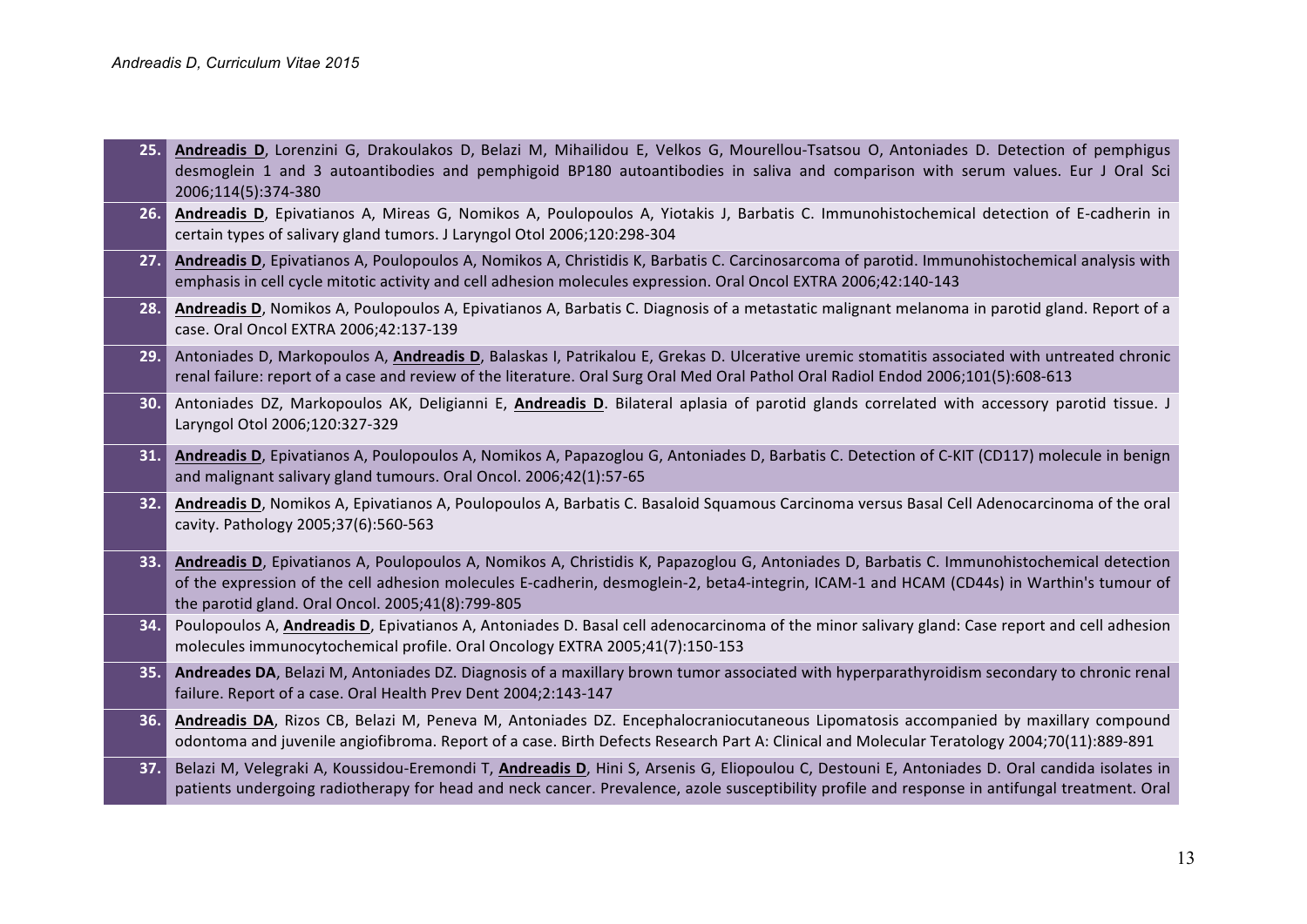|       | Microbiol Immunol 2004;19:347-351                                                                                                              |
|-------|------------------------------------------------------------------------------------------------------------------------------------------------|
| 38.   | Belazi M, Fleva A, Markopoulos A, Andreadis D, Drakoulakos D, Daniilidou N, Michailidou E, Karamitsos D. Serum and saliva levels of IL-2 in    |
|       | children with Insulin - Dependent Diabetes Mellitus. Balk J Stom 2004;8:240-242                                                                |
| 39. l | Belazi M, Velegraki A, Koussidou-Eremondi T, Andreadis D, Solonaki F, Hini S, Antoniades D. In vitro susceptibility of oral candida species to |
|       | antifungal agents in renal transplant recipients. Rev Clin Pharmacol Pharmacokin Int 2004;18:94-97                                             |

| A/A | <b>ABSTRACTS OF INTERNATIONAL CONGRESSES PUBLISHED IN JOURNALS</b><br>OR RE-PUBLISHED ABSTRACTS                                                                                                                              | <b>CONGRESS</b>                                                                                                                        |
|-----|------------------------------------------------------------------------------------------------------------------------------------------------------------------------------------------------------------------------------|----------------------------------------------------------------------------------------------------------------------------------------|
| 1.  | Andreadis D, Albanidou-Farmaki E, Poulopoulos A, Katsares V, Parapanisiou E,<br>Markopoulos A. Cytokines' gene polymorphisms in oral mucous membrane<br>pemphigoid. Oral Dis 2014;20(2):9                                    | 12 <sup>th</sup> Biennial Congress of the European Association of Oral<br>Medicine, Antalya, Turkey 11-14/9/2014 (Oral presentation)   |
| 2.  | *Andreadis D, Poulopoulos A, Asimaki A, Markopoulos A. Condyloma Lata: An<br>unusual oral manifestation of syphilis: case report. Oral Dis 2014;20(2):26                                                                     | 12 <sup>th</sup> Biennial Congress of the European Association of Oral<br>Medicine, Antalya, Turkey 11-14/9/2014 (Poster presentation) |
| 3.  | Andreadis D, Poulopoulos A, Malamos D, Epivatianos A. Solitary<br>angiokeratoma of oral mucosa. Oral Dis 2012;18:s1:1-52                                                                                                     | 11 <sup>th</sup> Biennial Congress of the European Association of Oral<br>Medicine, Athens, Greece 15-17/9/2012 (Poster presentation)  |
| 4.  | Malamos D, Andreadis D. Congenital agranulocytosis or Kostmann syndrome.<br>Case Report. Oral Dis 2012;18:s1:1-52                                                                                                            | 11 <sup>th</sup> Biennial Congress of the European Association of Oral<br>Medicine, Athens, Greece 15-17/9/2012 (Poster presentation)  |
| 5.  | Kirili T, Samara A, Poulopoulos A, <b>Andreadis D</b> , Epivatianos A. Mucoceles and<br>ranulas in children and adolescence. A clinicostatistical and histopathological<br>study. Inter J Paediatr Dent 2011;21(Suppl 1):170 | International Academy of Pediatric Dentistry, Athens, Greece,<br>15-18/6/2011 (Poster presentation)                                    |
| 6.  | Andreadis D, Poulopoulos A, Kalekou-Greka H, Papadopoulos P, Epivatianos<br>A. Localized tongue amyloidosis in a patient with Neurofibromatosis type II.<br>Oral Dis 2010;16(6):569                                          | 10 <sup>th</sup> Biennial Congress of the European Association of Oral<br>Medicine, London, UK, 23-25/9/2010 (Poster presentation)     |
| 7.  | Andreadis D, Poulopoulos A, Nomikos A, Epivatianos A, Christidis C, Barbatis<br>C, Antoniades D. Altered expression of cell adhesion molecules E-cadherin,                                                                   | European Congress of Pathology, Florence, Italy, 4-<br>$22^{nd}$<br>9/9/2009 (Poster presentation)                                     |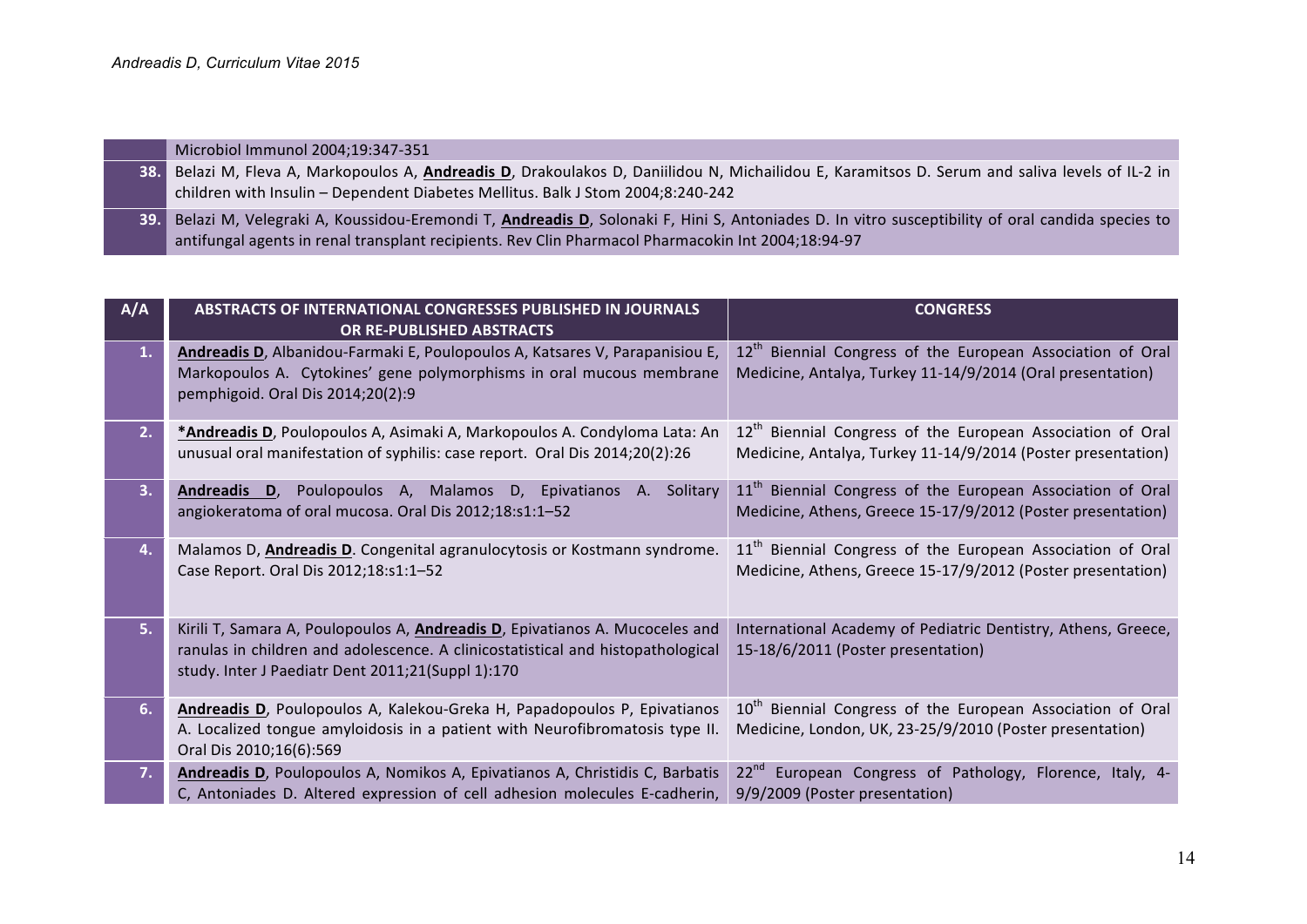|     | desmoglein-2, b4-integrin, CD44s (HCAM), and ICAM-1 in acinic cell and<br>salivary ductal adenocarcinomas. Virchows Arch 2009;455 (Suppl1):S1-482                                                                                                                                                                                                                      |                                                                                                                                                       |
|-----|------------------------------------------------------------------------------------------------------------------------------------------------------------------------------------------------------------------------------------------------------------------------------------------------------------------------------------------------------------------------|-------------------------------------------------------------------------------------------------------------------------------------------------------|
| 8.  | Andreadis D, Poulopoulos A, Nomikos A, Epivatianos A, Christidis C, Barbatis<br>C, Antoniades D. Epithelial cell adhesion alterations in salivary gland<br>neoplasms. The paradigm of E-cadherin, desmoglein-2 and b-4 integrin.<br>Virchows Arch 2009;455 (Suppl1):S1-482                                                                                             | 22 <sup>nd</sup> European Congress of Pathology, Florence, Italy, 4-<br>9/9/2009 (Poster presentation)                                                |
| 9.  | Epivatianos A, Poulopoulos A, Dimitrakopoulos I, Andreadis D, Nomikos A,<br>Vlachou S, Papazoglou G, Barbatis C. Application of a-smooth muscle actin<br>and C-KIT in the differential diagnosis of adenoid cystic carcinoma from<br>polymorphous low-grade adenocarcinoma. Oral Oncology Suppl May<br>2007;2(1):214                                                   | 1 <sup>st</sup> World Congress of the International Academy of<br>Oral Oncology (IAOO), Amsterdam, Netherlands 17-20/5/2007<br>(Poster presentation)  |
| 10. | Andreadis D, Laskaris G, Malamos D, Anagnostou D. Plasma-cell Mucositis of<br>the oral cavity presented as an irregular ulcer: report of a case. Oral Dis Suppl<br>September 2006;12:31                                                                                                                                                                                | 8 <sup>th</sup> Biennial Congress of the European Association of Oral<br>31/8-2/9/2006<br>Medicine,<br>Zagreb,<br>Croatia<br>(Poster<br>presentation) |
| 11. | Doukas-Alexiou M, Georgakopoulou E, Gagari E, Andreadis D, Malamos D,<br>Kapsokefalos P, Laskaris G. Oral Pemphigus vulgaris: a clinicostatistical review<br>of 157 cases in Greece. Oral Dis Suppl September 2006;12:5                                                                                                                                                | 8 <sup>th</sup> Biennial Congress of the European Association of Oral<br>Medicine,<br>31/8-2/9/2006<br>Zagreb,<br>Croatia<br>(Poster<br>presentation) |
| 12. | Kapsokefalos P, <b>Andreadis D</b> , Doukas-Alexiou M, Georgakopoulou E, Gagari E,<br>Laskaris G. Mucous membrane pemphigoid: epidemiological findings on 149<br>patients with oral involvement. Oral Dis Suppl September 2006;12:15                                                                                                                                   | 8 <sup>th</sup> Biennial Congress of the European Association of Oral<br>Zagreb,<br>31/8-2/9/2006<br>Medicine,<br>Croatia<br>(Poster<br>presentation) |
| 13. | Barbatis C, <i>Andreadis D</i> , Epivatianos A, Poulopoulos A, Nomikos A, Christidis<br>K, Papazoglou G, Antoniades D (abstract). Expression and topographical<br>distribution of cell adhesion molecules E-cadherin, beta4-integrin,<br>desmoglein-2, ICAM-1 and HCAM (CD44s) in pleomorphic adenomas of<br>salivary glands. Oral Oncol Suppl April 2005;1(1):135-136 | 10 <sup>th</sup> International Congress for Oral Cancer 19-24 April 2005,<br>Heracklion, Crete, Greece (Oral presentation)                            |
| 14. | Poulopoulos A, Andreadis D, Barbatis C, Epivatianos A, Nomikos A,<br>Antoniades D (abstract). Immunohistochemical profile of basal cell<br>adenocarcinoma of minor Salivary glands. Oral Oncol Suppl April 2005;<br>$1(1):174-175$                                                                                                                                     | 10 <sup>th</sup> International Congress for Oral Cancer 19-24 April 2005,<br>Heracklion, Crete, Greece (Oral presentation)                            |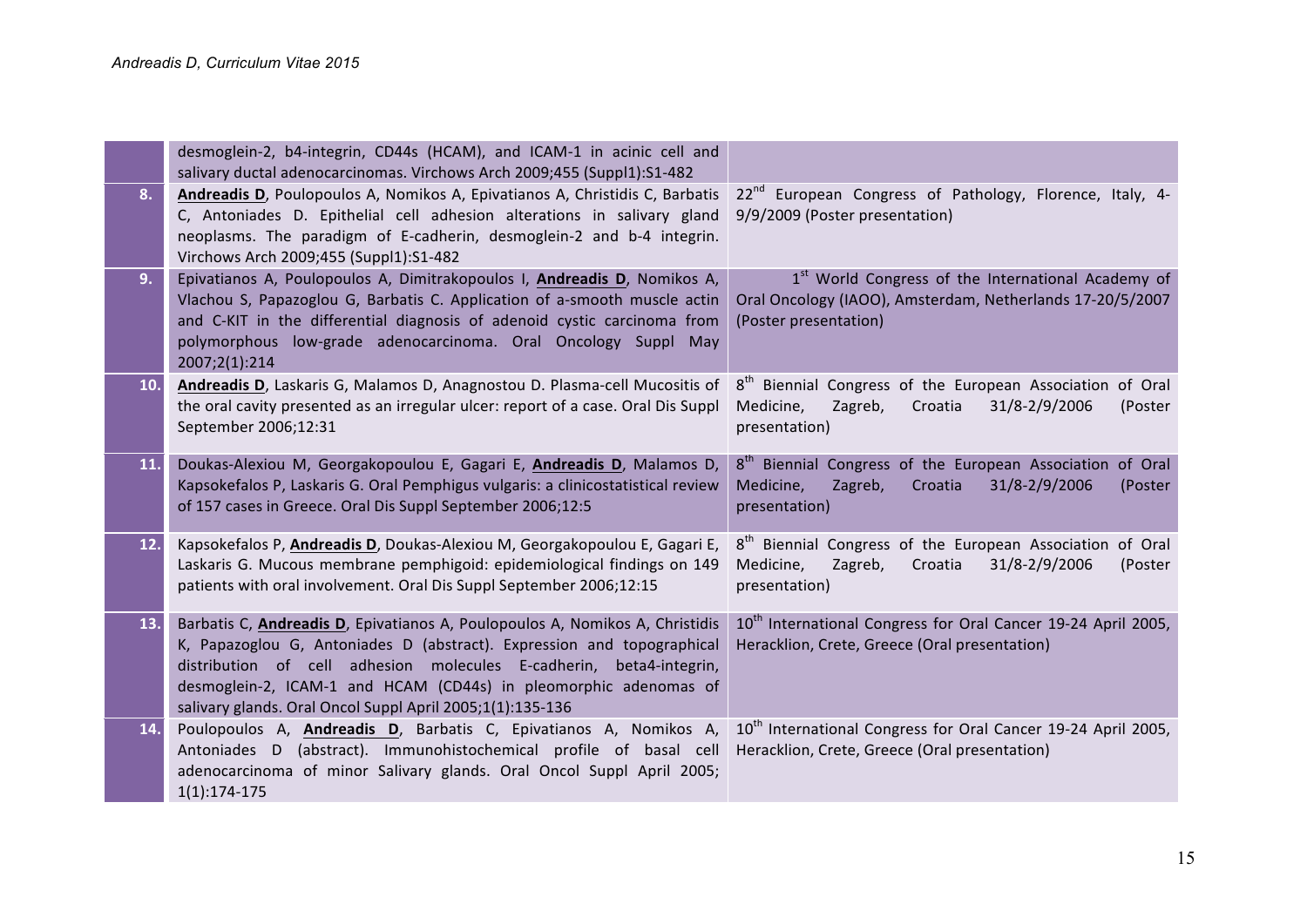**15. 1** cancer. (Summary). Mund Kiefer Gesichts Chir 2001;(5): 209-210 **. Andreadis DA**, Markopoulos A: The psychological profile of patients with oral | Mund Kiefer Gesichts Chir 2001;(5): 209-210

| Andreadis D, Arvanitidis E, Asimaki A. Gingival cyst of adult. A rare entity with diagnostic importance. 8 <sup>th</sup> EuroPerio (European Federation of<br>1.<br>Periodontology, London UK 3-6/6/2015. (Poster Presentation)<br>2.<br>Andreadis D, Dimitriou A, Patargia I, Anagnostou E, Kolokotronis A. Oral granular cell tumour (myoblastoma): a case report). 20th Congress<br>of Balkan Stomatological Society (Bass), 23-26/4/2015, Bucharest, Romania (Oral presentation)<br>3.<br>Karampasis A, Poulopoulos A, Andreadis D, Pastelli N, Balntoumi E. Oral manifesttaions in myelodysplastic syndrome. Report of the literature<br>and report of the case. 20th Congress of Balkan Stomatological Society (Bass), 23-26/4/2015, Bucharest, Romania (Poster presentation)<br>4.<br>Bakopoulou A, Kritis A, Leyhausen G, *Andreadis D, Papachristou E, Koidis P, Geurtsen W. Angiogenic properties of SCAP secretome under<br>normoxic and hypoxic conditions. 44 <sup>th</sup> IADR, General Session, Boston USA, 11-14/3/2015 (Poster presentation)<br>5.<br>Andreadis D, Albanidou-Farmaki E, Poulopoulos A, Katsares V, Parapanisiou E, Markopoulos A. Cytokines' gene polymorphisms in oral<br>mucous membrane pemphigoid. 12 <sup>th</sup> Biennial Congress of the European Association of Oral Medicine, Antalya, Turkey 11-14/9/2014 (Oral<br>presentation)<br>* <b>Andreadis D</b> , Poulopoulos A, Asimaki A, Markopoulos A. Condyloma Lata: An unusual oral manifestation of syphilis: case report. 12 <sup>th</sup> Biennial<br>6.<br>Congress of the European Association of Oral Medicine, Antalya, Turkey 11-14/9/2014 (Poster presentation)<br>7.<br>Mauroudis S, Mesemanoli Z, Letsa S, Andreadis D, Poulopoulos A. Oral lichen planus. Clinical characteristics related to medical background<br>and treatment response. 19th Congress of Balkan Stomatological Society (Bass), 14-17/4/2014, Belgrade, Serbia (oral presentation)<br>8.<br>Dimitriou A, Parcharidis E, Andreadis D, Poulopoulos A, Markopoulos A. CD34 immunolocalization in minor salivary glands of patients with | A/A | <b>PRESENTATIONS IN INTERNATIONAL CONGRESSES (*presenter)</b> |
|------------------------------------------------------------------------------------------------------------------------------------------------------------------------------------------------------------------------------------------------------------------------------------------------------------------------------------------------------------------------------------------------------------------------------------------------------------------------------------------------------------------------------------------------------------------------------------------------------------------------------------------------------------------------------------------------------------------------------------------------------------------------------------------------------------------------------------------------------------------------------------------------------------------------------------------------------------------------------------------------------------------------------------------------------------------------------------------------------------------------------------------------------------------------------------------------------------------------------------------------------------------------------------------------------------------------------------------------------------------------------------------------------------------------------------------------------------------------------------------------------------------------------------------------------------------------------------------------------------------------------------------------------------------------------------------------------------------------------------------------------------------------------------------------------------------------------------------------------------------------------------------------------------------------------------------------------------------------------------------------------------------------------------------------------------------------------------------------------------------|-----|---------------------------------------------------------------|
|                                                                                                                                                                                                                                                                                                                                                                                                                                                                                                                                                                                                                                                                                                                                                                                                                                                                                                                                                                                                                                                                                                                                                                                                                                                                                                                                                                                                                                                                                                                                                                                                                                                                                                                                                                                                                                                                                                                                                                                                                                                                                                                  |     |                                                               |
|                                                                                                                                                                                                                                                                                                                                                                                                                                                                                                                                                                                                                                                                                                                                                                                                                                                                                                                                                                                                                                                                                                                                                                                                                                                                                                                                                                                                                                                                                                                                                                                                                                                                                                                                                                                                                                                                                                                                                                                                                                                                                                                  |     |                                                               |
|                                                                                                                                                                                                                                                                                                                                                                                                                                                                                                                                                                                                                                                                                                                                                                                                                                                                                                                                                                                                                                                                                                                                                                                                                                                                                                                                                                                                                                                                                                                                                                                                                                                                                                                                                                                                                                                                                                                                                                                                                                                                                                                  |     |                                                               |
|                                                                                                                                                                                                                                                                                                                                                                                                                                                                                                                                                                                                                                                                                                                                                                                                                                                                                                                                                                                                                                                                                                                                                                                                                                                                                                                                                                                                                                                                                                                                                                                                                                                                                                                                                                                                                                                                                                                                                                                                                                                                                                                  |     |                                                               |
|                                                                                                                                                                                                                                                                                                                                                                                                                                                                                                                                                                                                                                                                                                                                                                                                                                                                                                                                                                                                                                                                                                                                                                                                                                                                                                                                                                                                                                                                                                                                                                                                                                                                                                                                                                                                                                                                                                                                                                                                                                                                                                                  |     |                                                               |
|                                                                                                                                                                                                                                                                                                                                                                                                                                                                                                                                                                                                                                                                                                                                                                                                                                                                                                                                                                                                                                                                                                                                                                                                                                                                                                                                                                                                                                                                                                                                                                                                                                                                                                                                                                                                                                                                                                                                                                                                                                                                                                                  |     |                                                               |
|                                                                                                                                                                                                                                                                                                                                                                                                                                                                                                                                                                                                                                                                                                                                                                                                                                                                                                                                                                                                                                                                                                                                                                                                                                                                                                                                                                                                                                                                                                                                                                                                                                                                                                                                                                                                                                                                                                                                                                                                                                                                                                                  |     |                                                               |
|                                                                                                                                                                                                                                                                                                                                                                                                                                                                                                                                                                                                                                                                                                                                                                                                                                                                                                                                                                                                                                                                                                                                                                                                                                                                                                                                                                                                                                                                                                                                                                                                                                                                                                                                                                                                                                                                                                                                                                                                                                                                                                                  |     |                                                               |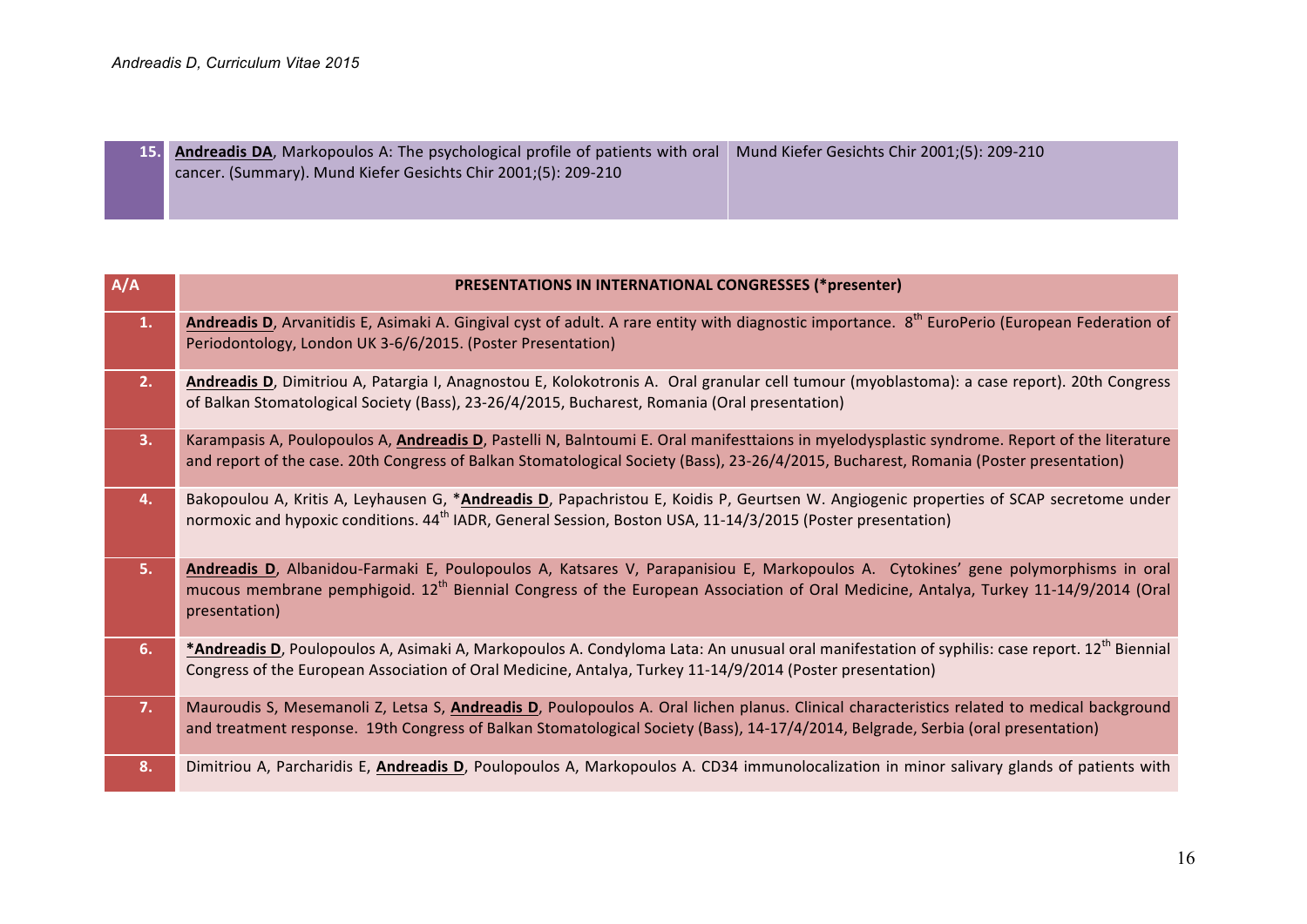|     | Sjogren's syndrome. 19th Congress of Balkan Stomatological Society (Bass), 14-17/4/2014, Belgrade, Serbia (oral presentation)                                                                                                                                                                                                               |
|-----|---------------------------------------------------------------------------------------------------------------------------------------------------------------------------------------------------------------------------------------------------------------------------------------------------------------------------------------------|
| 9.  | Chatzisymeonidou S, Kontopoulou V, Ninika A, Andreadis D, Poulopoulos A. Orofacial granulomatosis. Case report and literature review. 19th<br>Congress of Balkan Stomatological Society (Bass), 14-17/4/2014, Belgrade, Serbia (poster presentation)                                                                                        |
| 10. | Exarchou E, Lefkelidou A, Poulopoulos A, Andreadis D, Arapostathis K. Management of a peripheral giant cell granuloma in a child. 19th<br>Congress of Balkan Stomatological Society (Bass), 14-17/4/2014, Belgrade, Serbia (poster presentation)                                                                                            |
| 11. | *Andreadis D, Albanidou-Farmaki E, Deligiannidis A, Katsares V, Poulopoulos A, Kolokotronis A. TNF-a and IFN-gamma<br>polymorphisms/haplotypes in oral mucous membrane pemphigoid. 46 <sup>th</sup> Meeting of the Continental European Division (CED) of IADR, 4-<br>7/9/2013, Florence, Italy                                             |
| 12. | Poulopoulos A, Karakitsos G, Hempel M, Andreadis D, Markopoulos A, Gonshor A. Assessment of HPV in oral leukoplakia utilizing a screening<br>test. 46 <sup>th</sup> Meeting of the Continental European Division (CED) of IADR, 4-7/9/2013, Florence, Italy                                                                                 |
| 13. | Poulopoulos A, Epivatianos A, Andreadis D, Iordanidis F, Markopoulos A, Antoniadis K. Immunohistochemical profile of primary oral<br>malignant melanomas. 4° World Congress of the International Academy of Oral Oncology (IAOO), Rhodes Island, Greece 15-18/5/2013 (Oral<br>Presentation)                                                 |
| 14. | Karakoulaki S, Tortopidis D, Andreadis D, Koidis P. Evaluation of the relationship between bruxism and stress-related saliva biomarker. 28th<br>Meeting of the Society of Oral Physiology (Store Kro Club) Amsterdam, The Netherlands 23-26/5/2013. (Poster presentation)                                                                   |
| 15. | *Andreadis D, Albanidou-Farmaki E, Deligiannidis A, Katsares V, Farmakis K, Poulopoulos A, Markopoulos A, Parapanisiou E, Epivatianos A.<br>Cytokines' gene polymorphisms in oral lichen planus. 11 <sup>th</sup> Biennial Congress of the European Association of Oral Medicine, Athens, Greece<br>15-17/9/2012 (oral poster presentation) |
| 16. | Andreadis D, Poulopoulos A, Malamos D, Epivatianos A. Solitary angiokeratoma of oral mucosa. 11 <sup>th</sup> Biennial Congress of the European<br>Association of Oral Medicine, Athens, Greece 15-17/9/2012 (poster presentation)                                                                                                          |
| 17. | Malamos D, Andreadis D. Congenital agranulocytosis or Kostmann syndrome. Case Report. 11 <sup>th</sup> Biennial Congress of the European<br>Association of Oral Medicine, Athens, Greece 15-17/9/2012, (poster presentation)                                                                                                                |
| 18. | *Andreadis D, Albanidou-Farmaki E, Deligiannidis A, Katsares V, Farmakis K, Markopoulos A, Parapanisiou E, Poulopoulos A, Epivatianos A.                                                                                                                                                                                                    |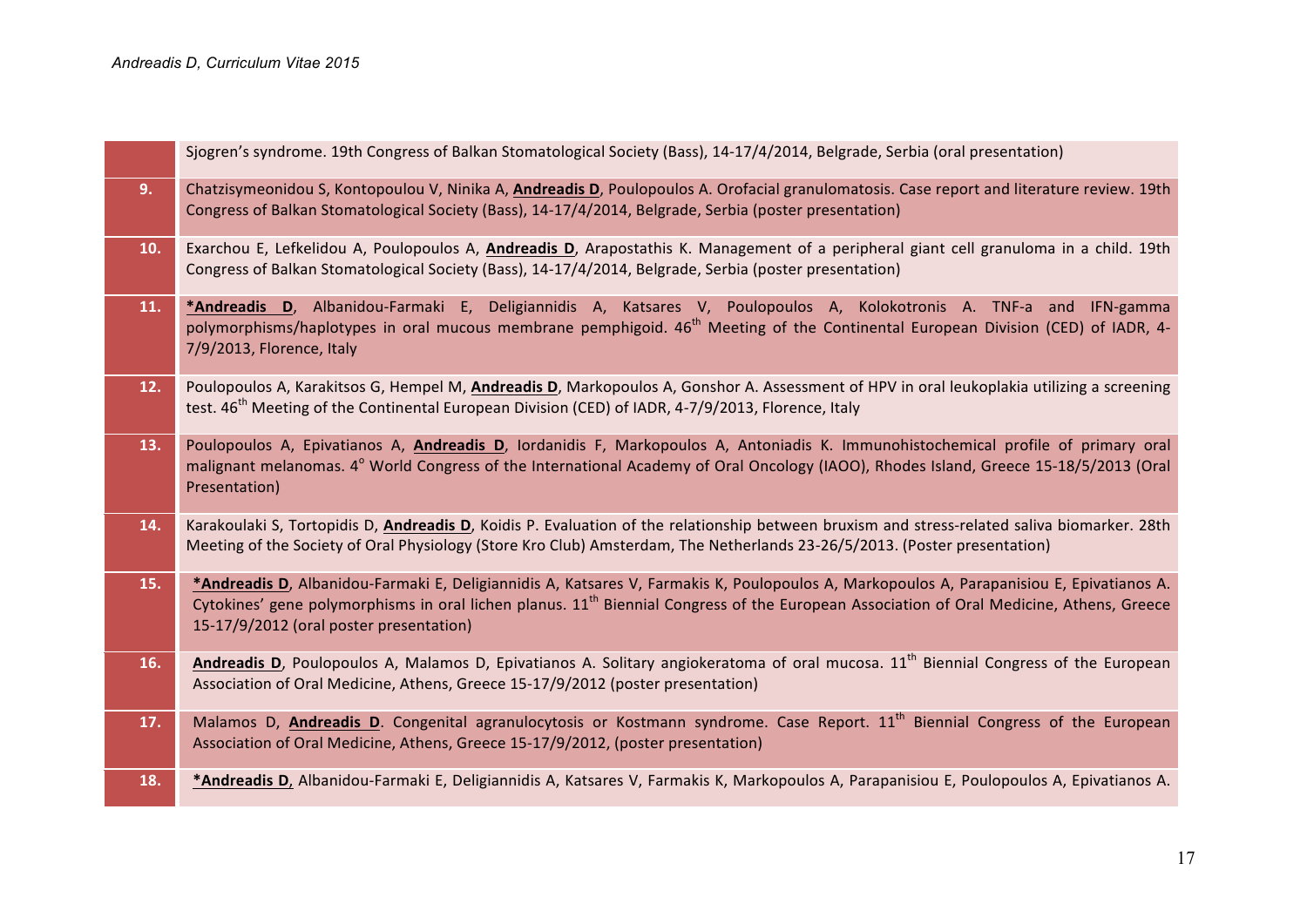|     | TNF-a and IFN-y gene polymorphisms / haplotypes in oral lichen planus. $45th$ Meeting of the Continental European Division (CED) of IADR,<br>Budapest, Hungary 31/8-3/9/2011 (poster presentation).                                                                                                                                                              |
|-----|------------------------------------------------------------------------------------------------------------------------------------------------------------------------------------------------------------------------------------------------------------------------------------------------------------------------------------------------------------------|
| 19. | Poulopoulos A, Epivatianos A, Iordanidis F, Andreadis D, Iordanidis S, Markopoulos A. Tenascin-c in chronic submandibular sialadenitis<br>associated with sialolithiasis. 45 <sup>th</sup> Meeting of the Continental European Division (CED) of IADR, Budapest, Hungary 31/8-3/9/2011 (poster<br>presentation)                                                  |
| 20. | Kirili T, Samara A, Poulopoulos A, Andreadis D, Epivatianos A. Mucoceles and ranulas in children and adolescence. A clinicostatistical and<br>histopathological study. International Academy of Pediatric Dentistry, Athens, Greece, 15-18/6/2011 (poster presentation)                                                                                          |
| 21. | *Andreadis D, Poulopoulos A, Kalekou-Greka H, Papadopoulos P, Epivatianos A. Localized tongue amyloidosis in a patient with<br>Neurofibromatosis type II. 10 <sup>th</sup> Biennial Congress of the European Association of Oral Medicine, London, UK, 23-25/9/2010 (poster<br>presentation)                                                                     |
| 22. | *Andreadis D, Kyrodimou M, Barbatis C, Amanatiadou E, Drougou A, Poulopoulos A, Tsopanomichalou M, Kalekou-Greka H, Epivatianos A,<br>Vizirianakis I. Differential Desmogleins 2/3 and y-catenin expression in oral leukoplakia/squamous-cell carcinoma. IADR, General Session,<br>Barcelona, Spain 14-17/7/2010 (Poster presentation)                           |
| 23. | *Andreadis D-Markopoulos A-Poulopoulos A-Epivatianos (moderator). Life threatening oral mucosal lesions. 15 <sup>th</sup> Congress of Balkan<br>Stomatological Society. Thessaloniki, Greece 22-25/4/2010 (Oral Presentation/Round table)                                                                                                                        |
| 24. | Nalmpantis D, Eliades A, *Andreadis D, Malamos D, Epivatianos A. Bisphosphonate-induced osteonecrosis of the jaws. Report of two cases.<br>15 <sup>th</sup> Congress of Balkan Stomatological Society. Thessaloniki, Greece 22-25/4/2010 (poster presentation)                                                                                                   |
| 25. | Nalmpantis D, Eliades A, Papageorgiou S, Andreadis D, Epivatianos A. Smoking-related oral mucosal lesions. 15 <sup>th</sup> Congress of Balkan<br>Stomatological Society. Thessaloniki, Greece 22-25/4/2010 (poster presentation)                                                                                                                                |
| 26. | Andreadis D, Poulopoulos A, Nomikos A, Epivatianos A, Christidis C, Barbatis C, Antoniades D. Altered expression of cell adhesion molecules<br>E-cadherin, desmoglein-2, b4-integrin, CD44s(HCAM), and ICAM-1 in acinic cell and salivary ductal adenocarcinomas. $22^{nd}$ European<br>Congress of Pathology, Florence, Italy, 4-9/9/2009 (Poster presentation) |
| 27. | Andreadis D, Poulopoulos A, Nomikos A, Epivatianos A, Christidis C, Barbatis C, Antoniades D. Epithelial cell adhesion alterations in salivary<br>gland neoplasms. The paradigm of E-cadherin, desmoglein-2 and b-4 integrin. 22 <sup>nd</sup> European Congress of Pathology, Florence, Italy, 4-                                                               |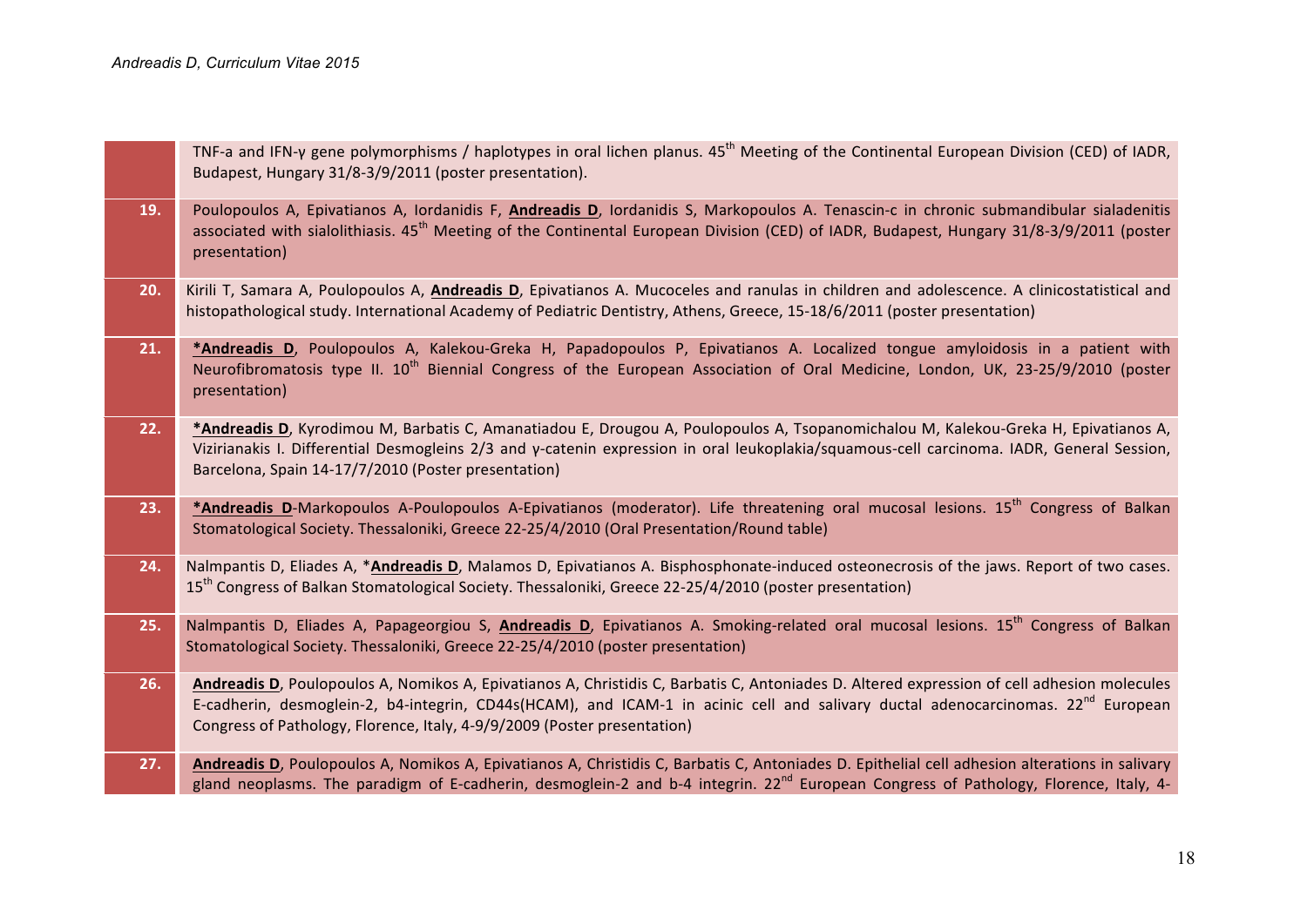|     | 9/9/2009 (Poster presentation)                                                                                                                                                                                                                                                                                                                                                                                          |
|-----|-------------------------------------------------------------------------------------------------------------------------------------------------------------------------------------------------------------------------------------------------------------------------------------------------------------------------------------------------------------------------------------------------------------------------|
| 28. | *Andreadis D, Rizos C, Belazi M, Peneva M, Antoniades D. Clinical and imaging findings in an encephalocraniocutaneous- lipomatosis<br>syndrome case with oral manifestations. 9 <sup>th</sup> Biennial Congress of the European Association of Oral Medicine, Salzburg, Austria 18-20/9/2008<br>(Poster presentation)                                                                                                   |
| 29. | Malamos D, Andreadis D, Psarra K, Kapsimali B, Dilimbasis S. Skull involvement in Multiple Myeloma patients with oral manifestations. 9 <sup>th</sup><br>Biennial Congress of the European Association of Oral Medicine, Salzburg, Austria 18-20/9/2008 (Poster presentation)                                                                                                                                           |
| 30. | Malamos D, * <b>Andreadis D</b> , Isaiadis D. Oral Warty Dyskeratoma. Report of a case. 9 <sup>th</sup> Biennial Congress of the European Association of Oral<br>Medicine, Salzburg, Austria 18-20/9/2008 (Poster presentation)                                                                                                                                                                                         |
| 31. | Andreadis D, Lorenzini G, Drakoulakos D, Belazi M, Michailidou E, Velkos G, Mourellou-Tsatsou O, Antoniades D. Pemphigus Vulgaris anti-<br>desmoglein-3 and Bullous Pemphigoid anti-BP180 autoantibodies in saliva. 8 <sup>th</sup> European Symposium on Saliva, Egmond aan Zee, The<br>Netherlands 14-17/5/2008 (Poster presentation)                                                                                 |
| 32. | *Andreadis D, Christidis K, Papazoglou G, Barbatis C. Immunolocalization of representative cell adhesion molecules in salivary gland<br>carcinomas. 42 <sup>nd</sup> Annual Meeting of International Association for Dental Research (IADR -CED/ID), Thessaloniki, Greece 26-29/9/2007<br>(Poster presentation)                                                                                                         |
| 33. | Epivatianos A, Poulopoulos A, Dimitrakopoulos I, Andreadis D, Nomikos A, Vlachou S, Papazoglou G, Barbatis C. Application of a-smooth<br>muscle actin and C-KIT in the differential diagnosis of adenoid cystic carcinoma from polymorphous low-grade adenocarcinoma. 1 <sup>st</sup> World<br>Congress of the International Academy of Oral Oncology (IAOO), Amsterdam, Netherlands 17-20/5/2007 (Poster presentation) |
| 34. | *Andreadis D, Laskaris G, Malamos D, Anagnostou D. Plasma-cell mucositis of the oral cavity presented as an irregular ulcer. Report of a<br>case. 8 <sup>th</sup> Biennial Congress of the European Association of Oral Medicine, Zagreb, Croatia 31/8-2/9/2006 (Poster presentation)                                                                                                                                   |
| 35. | Doukas-Alexiou M, Georgakopoulou E, Andreadis D, Gagari E, Laskaris G. Oral Pemphigus vulgaris: a clinicostatistical review of 157 cases in<br>Greece. 8 <sup>th</sup> Biennial Congress of the European Association of Oral Medicine, Zagreb, Croatia 31/8-2/9/2006 (Oral presentation)                                                                                                                                |
| 36. | Kapsokefalos P, Andreadis D, Doukas-Alexiou M, Georgakopoulou E, Gagari E, Laskaris G. Mucous membrane pemphigoid: epidemiological<br>findings on 149 patients with oral involvement. 8 <sup>th</sup> Biennial Congress of the European Association of Oral Medicine, Zagreb, Croatia 31/8-                                                                                                                             |